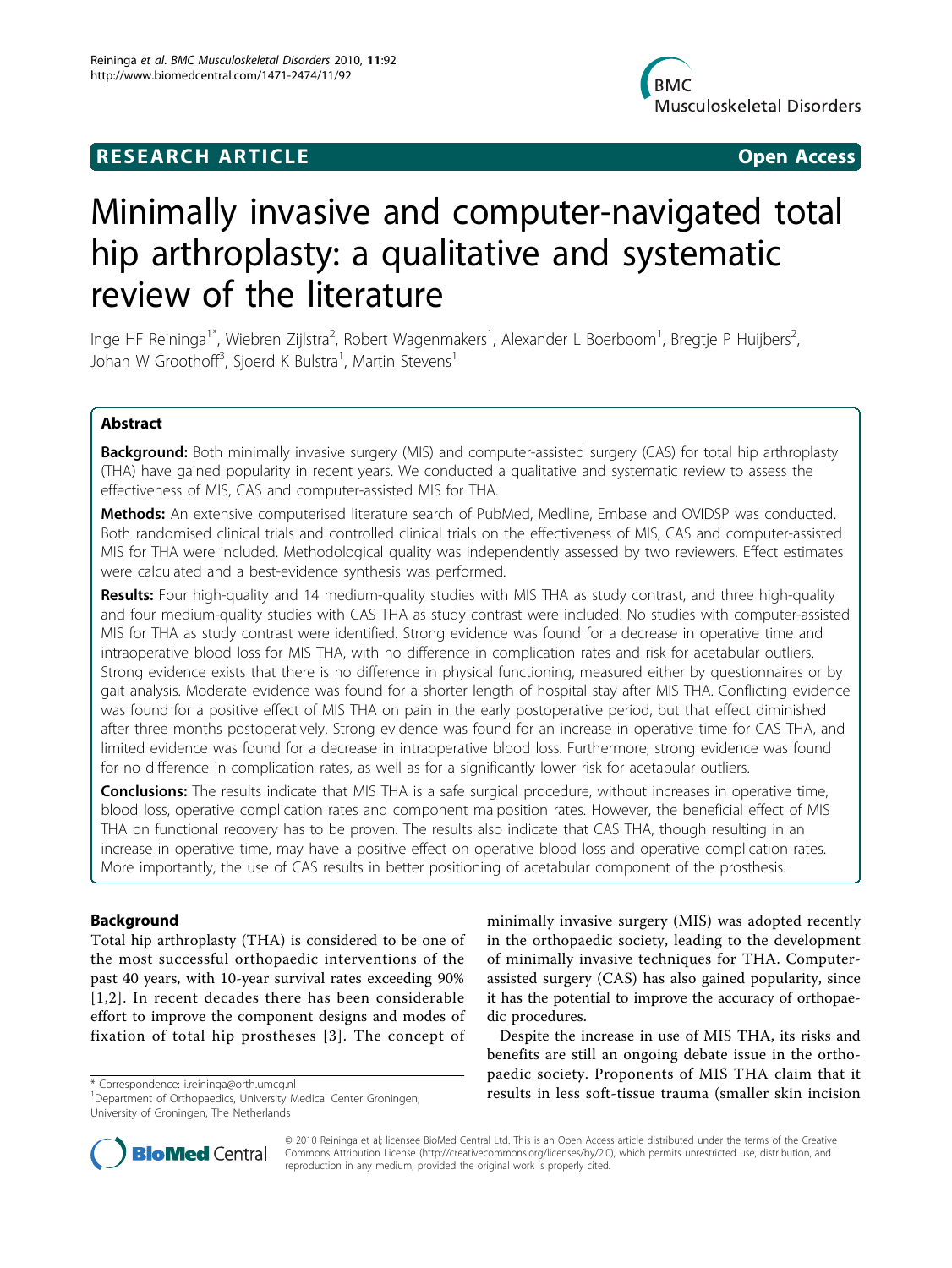and less muscle damage), reduced blood loss and fewer blood transfusion requirements. Postoperative benefits include less pain, shorter hospital stay, quicker return to function and better cosmetic appearance [[4,5\]](#page-11-0). Opponents claim that MIS THA introduces additional risks due to limited visibility of anatomical landmarks and vital structures [[6\]](#page-11-0). Complications involve higher risks for thromboembolism, infection, neurovascular injury, femoral fracture and component malposition, which can result in increased prosthetic wear [[7,8\]](#page-11-0).

Proper positioning of the hip prosthesis is essential for improving the long-term success of THA. Higher rates of pelvic osteolysis, asymmetric polyethylene wear and component migration have been observed when the acetabular component is malpositioned [[9\]](#page-11-0). Lewinnek et al. [\[10](#page-11-0)] determined a "safe zone" of 5° to 25° of anteversion and 30° to 50° of abduction. They found that the dislocation rate of hip prostheses, where the acetabular components were placed outside this safe range, was approximately four times higher. Most surgeons aim for this safe zone using mechanical alignment guides provided by the manufacturer of the hip prosthesis. However, these mechanical alignment guides have shown clear limitations in terms of accuracy and precision of proper orientation of the hip prosthesis [\[11](#page-11-0)].

As a result, the interest in computer navigation systems for orientation of the hip prosthesis is increasing, since it may be the solution for the aforementioned problems related to proper prosthetic positioning. Moreover, CAS is not only aimed at an improved alignment of the hip prosthesis, it also provides instant information and feedback to the surgeon, which may make the surgical technique easier to perform and may result in better clinical outcomes. The imaging systems that are used during CAS can be roughly divided into image-based and imageless systems. Imagebased systems require the collection of morphological information by preoperative CT scans or MRI, or by means of intraoperative fluoroscopy. Imageless systems use a virtual anatomical model which is embedded in the software and is supplemented by intraoperative registration data of anatomical landmarks [\[12\]](#page-11-0).

CAS in THA is not very common nowadays, due to the fact that current CAS systems may involve longer operation times and the introduction of new equipment in the operating room. Other factors that limit the broad application of CAS are costs and complexity of computer navigation systems [\[13\]](#page-11-0). Several studies have shown however that inaccuracies in prosthetic placement through conventional THA techniques can be significantly reduced by using computer navigation, thereby reducing the risk of various complications such as dislocations [[14](#page-11-0)-[16](#page-11-0)].

The use of CAS may be the solution to the limited visibility of anatomical landmarks during MIS THA [[17](#page-11-0)]. Some even hypothesize that MIS in combination with CAS will result in better positioning of the prosthesis, compared to conventional THA techniques [\[18\]](#page-11-0). Combining both techniques with claims of quicker recovery and less pain, together with accurate acetabular component positioning and a minimized risk of dislocation, may result in a more effective procedure for THA compared to the conventional technique. However, there is still controversy concerning the most effective technique for THA because of a lack of scientific evidence on the effectiveness of MIS, CAS and computer-assisted MIS for THA. Hence we performed a systematic review of published evidence on the effectiveness of MIS, CAS and computer-assisted MIS for THA.

## Materials and methods Search strategy

Following the recommendations of the Cochrane collaborations, an extensive computerised literature search of PubMed, Medline, Embase and OVIDSP was conducted on all studies published between 1995 and May 2009. We used database-appropriate terms, including hip arthroplasty(ies)/replacement(s), minimally invasive/ MIS/mini-incision, and/or computer-assisted/navigation/ CAS/CAOS. The search strategy was formulated by an experienced medical librarian. To find more studies, the reference lists of all relevant studies were reviewed for potential articles.

## Inclusion criteria and procedure

A study was included in the review if 1) a randomized controlled trial or a clinical controlled trials was conducted; 2) the study was published in English, Dutch or German; 3) the study was a full-length published article or fully-written published report; 4) the study population comprised patients aged 18 years or older who were undergoing a THA; 5) the study group and control group were similar at baseline with respect to age, gender and BMI; 6) the study contrast was minimally invasive total hip arthroplasty, computer-assisted total hip arthroplasty or a combination of both; and 7) at least one of the following outcome measures was assessed: operative outcome including blood loss and operative time; length of hospital stay; adverse events including intraoperative and postoperative complications; radiographic outcomes including number of outliers of acetabular components outside the desired alignment range; and/or one of the Outcome Measures in Rheumatology Clinical Trials (OMERACT) [[19](#page-11-0)]: pain, self-reported physical function and observed physical function, with a follow-up of at least 6 weeks up to one year postoperatively.

The procedure for inclusion of studies was based on the recommendations described by Van Tulder et al. [[20](#page-11-0)] The study selection was performed in two stages. The first selection, based on titles and abstracts and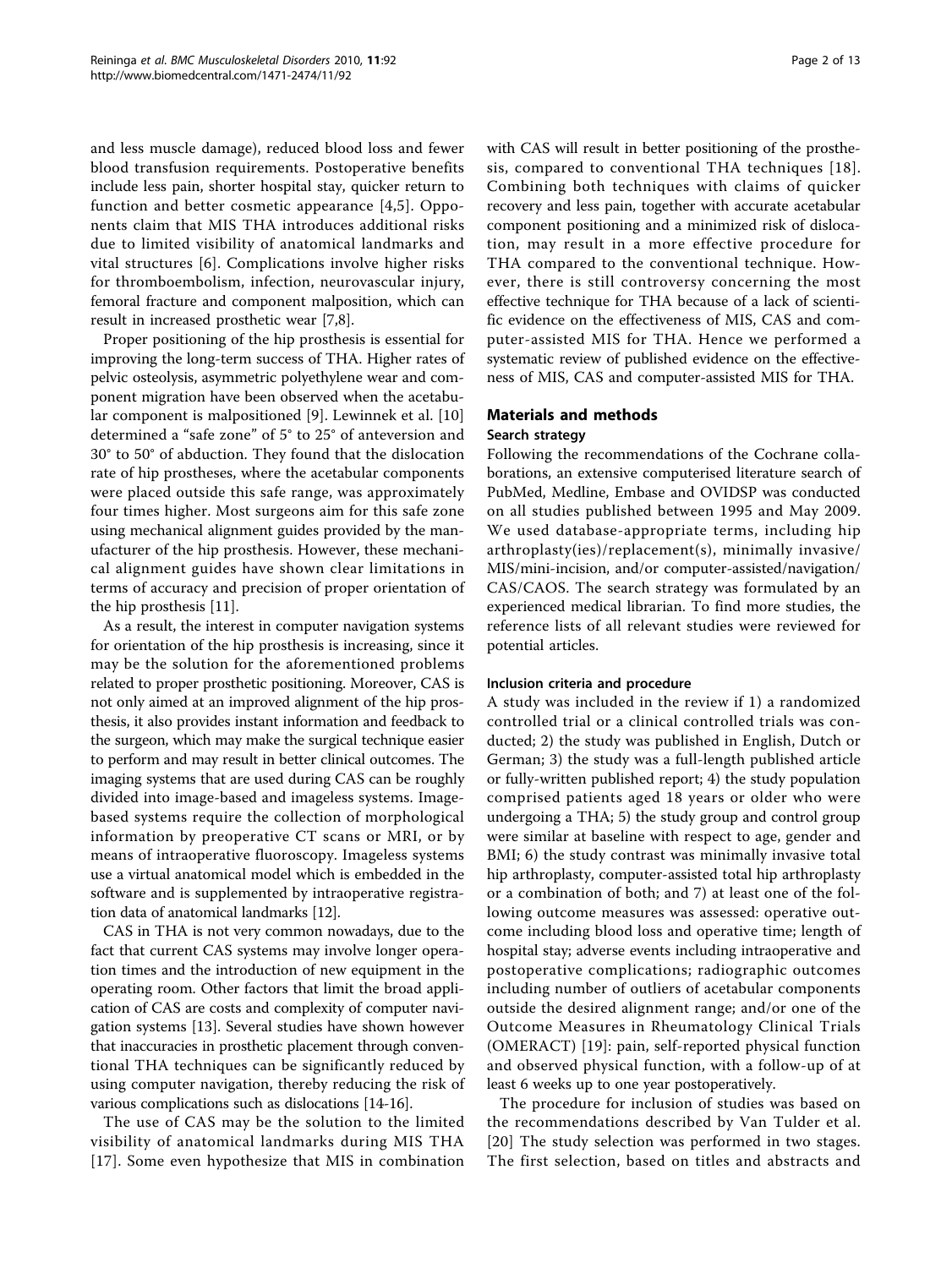taking in consideration the inclusion criteria, was independently performed by two reviewers (IHFR and BPH). The next stage in the inclusion procedure was performed by the same two reviewers, who independently applied the selection criteria as stated above using the full reports. Disagreement was resolved by discussion. If agreement was not achieved at any stage, a third reviewer was consulted (WZ).

## Assessment of methodological quality

The methodological quality of all articles was independently assessed by two reviewers (IHFR and BPH) using a criteria list [[20\]](#page-11-0). This list contains 11 criteria related to selection bias, performance bias, attrition bias and detection bias. The requirement of blinding patients or care providers (in this case orthopaedic surgeons) to the intervention (THA) was excluded because such blinding is not possible in this type of research. The question about acceptable compliance in all groups was also excluded, since the question was not applicable to this type of research. All criteria were scored as "yes", "no" or "unclear". Studies were considered to be of methodologically high quality when at least six items scored positively; a score of 3 to 5 was medium quality and a score below 3 was considered low quality. Table 1 shows the used criteria list. Disagreement was resolved by discussion and a third reviewer (WZ) was consulted if disagreement persisted.

## Statistical analysis

Analysis of the extracted data from the included articles was conducted in line with guidelines for systematic reviews from the Cochrane Collaboration Back Review Group [[20\]](#page-11-0). For continuous variables, the standardised mean difference (SMD) with corresponding 95% confidence intervals (95% CIs) was calculated whenever possible. These effect estimates were interpreted according to Cohen: an SMD of 0.2-0.4 was considered a small effect, 0.5-0.7 moderate and  $\geq$ 0.8 large [[21\]](#page-11-0). For dichotomous outcomes such as postoperative complications and acetabular outliers the odds ratio (OR) and 95% CIs were calculated as the summary statistics. This ratio represents the odds of complications or acetabular outliers occurring in the study group compared with the control group. An odds ratio of less than 1 favours the study group and the point estimate of the odds ratio is considered to be statistically significant if the 95% CI does not include the value of 1. Analysis of the included articles was conducted using Review Manager 5 (version 5.0.18, The Nordic Cochrane Centre, The Cochrane Collaboration, Copenhagen, Denmark).

Efforts to retrieve raw data or means and their standard deviations to compute effect sizes or odds ratios by contacting the authors of articles where these data were not reported, were unsuccessful. We therefore chose to summarise the results by means of a qualitative analysis using a rating system that consists of five levels of scientific evidence, taking into account the methodological quality and the outcome of the original studies (best-evidence synthesis) (Table [2\)](#page-3-0) [[20](#page-11-0)].

## Results

## Selection of studies

Since the search strategy for MIS, CAS and computerassisted MIS for THA contained similar components, the results of these search strategies overlapped. After removing double citations, 1841 citations remained. A flow chart of the results of the selection procedure after selection based on title, abstract and full text is shown in Figure [1.](#page-3-0) The main reasons for exclusion of potentially relevant studies based on full-text articles are also presented in Figure [1](#page-3-0).

Eventually, 25 articles were included. In 18 of these articles the study contrast was minimally invasive THA [[4](#page-11-0),[17](#page-11-0),[22](#page-11-0)-[37\]](#page-11-0). A computer navigation system was used during THA during the conventional as well as the MIS approach in two of these studies [[17](#page-11-0),[26\]](#page-11-0). Computerassisted THA was the study contrast in seven articles  $[15,16,18,38-41]$  $[15,16,18,38-41]$  $[15,16,18,38-41]$ . In two of these studies, a minimally invasive technique for THA was used in the freehand as well as the CAS group [[18,39\]](#page-11-0). In the study of Kalteis et al. [[15\]](#page-11-0), acetabular components were implanted either freehand or using a CT-based or an imageless computer navigation system. The results of the comparison of the

Table 1 Methodological quality criteria list

| Item           | <b>Description</b>                                                                      |
|----------------|-----------------------------------------------------------------------------------------|
|                | Was the method of randomization adequate?                                               |
|                | Was the treatment allocation concealed?                                                 |
|                | Were the groups similar at baseline regarding the most important prognostic indicators? |
| $\overline{4}$ | Was the outcome assessor blinded to the intervention?                                   |
|                | Were co-interventions avoided or similar?                                               |
| 6              | Was the drop-out rate described and acceptable?                                         |
|                | Was the timing of the outcome assessment similar in all groups?                         |
| 8              | Did the analysis include an intention-to-treat analysis?                                |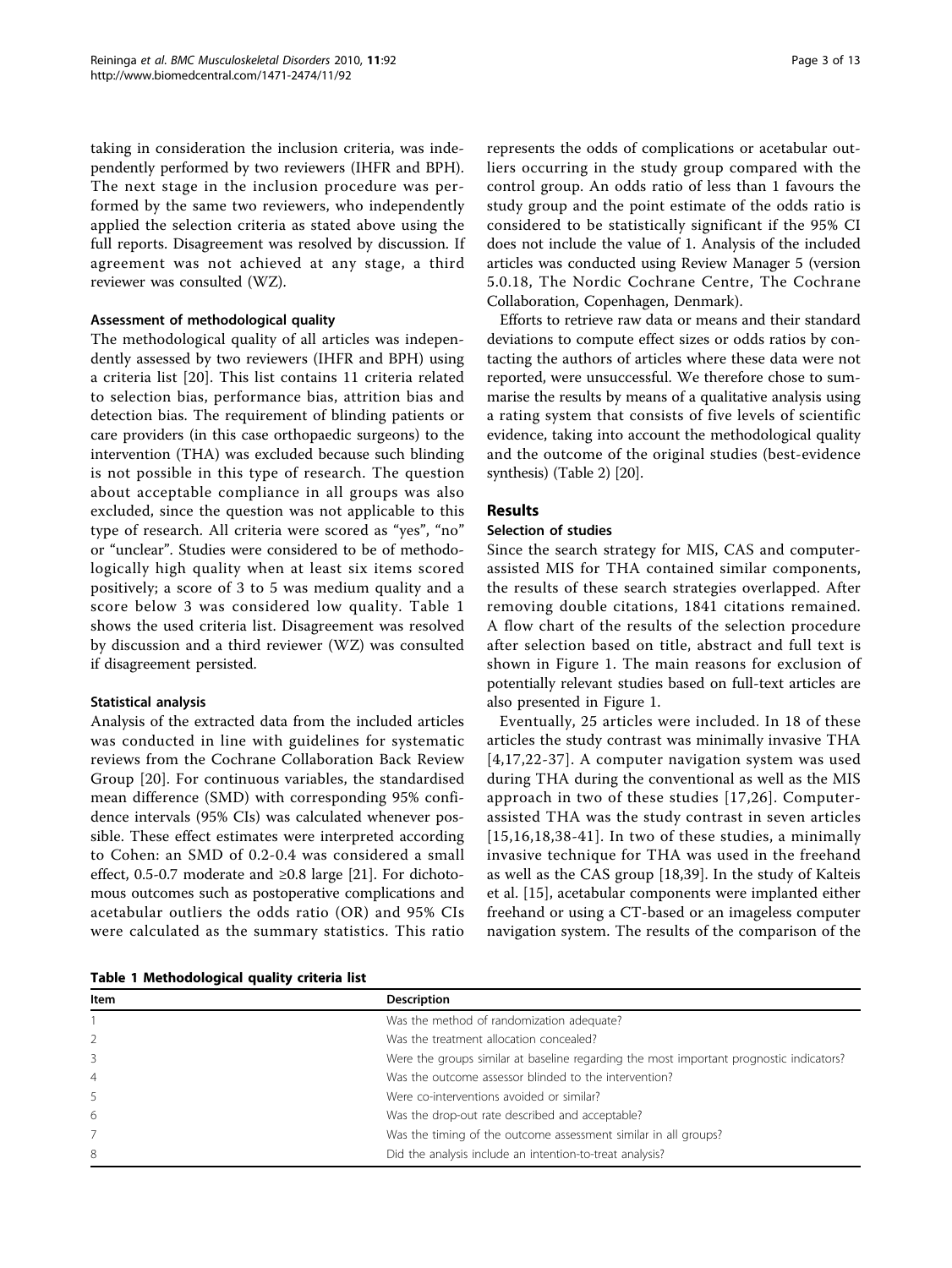## <span id="page-3-0"></span>Table 2 Best-evidence synthesis

| Strong evidence         | Consistent findings among multiple high-quality trials*                                                                                           |
|-------------------------|---------------------------------------------------------------------------------------------------------------------------------------------------|
|                         | Moderate evidence Consistent findings in multiple low-quality trials and/or one high-quality trial                                                |
| Limited evidence        | Consistent findings in at least one low-quality trial                                                                                             |
| Conflicting<br>evidence | Inconsistent findings among multiple trials (high- and/or low-quality trials)                                                                     |
| No evidence             | Findings of eligible trials do not meet the criteria for one of the levels of evidence stated above, or there are no eligible trials<br>available |

\* Consistent findings were defined as ≥75% of the trials showing results in the same direction.

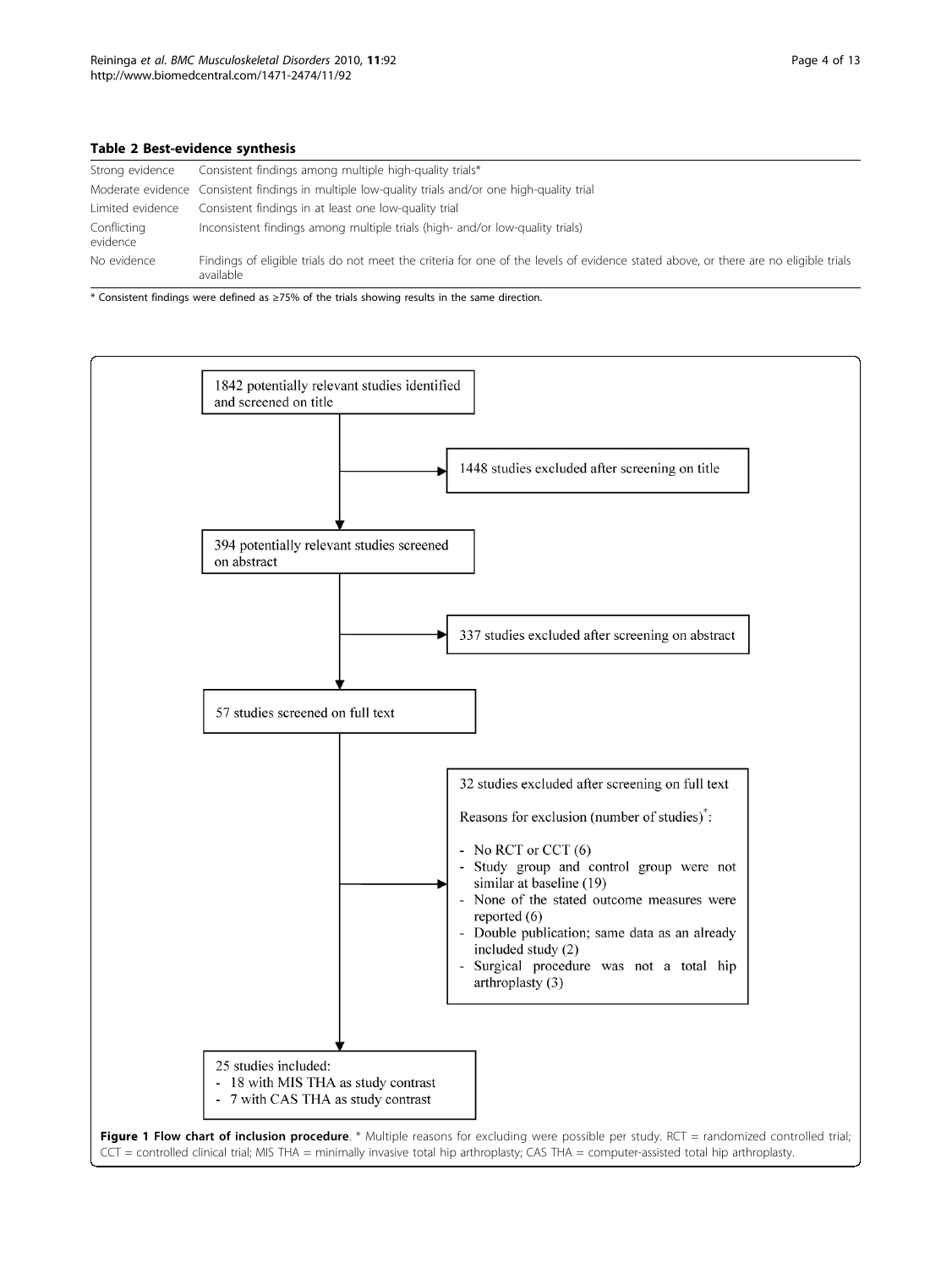two navigation systems are reported separately in this review. Najarian et al. [[39](#page-11-0)] report on the results of the first 49 cases of CAS THA and a second series of 47 cases of CAS THA. Since the first series were used to present data on the learning curve of CAS THA, the results of the second series are reported in this review.

None of the included articles had computer-assisted minimally invasive THA as study contrast. The characteristics of the included studies are presented in Additional file [1](#page-10-0).

## Methodological quality

The results of the methodological quality assessment of the included articles are presented in Table [3.](#page-5-0) Overall, the methodological quality of the studies was found to be medium. Four of the studies with MIS THA as study contrast were of high methodological quality [\[4,30,31,34\]](#page-11-0) and 14 of medium methodological quality [[17,22-29](#page-11-0),[32](#page-11-0), [33,35](#page-11-0)-[37\]](#page-11-0). Three of the studies with CAS THA as study contrast were of high methodological quality [[15,16,40](#page-11-0)], the other four medium methodological quality [[18,38,39,41](#page-11-0)].

## Operative time

Operative time was reported in 16 studies with MIS THA as study contrast (Table [4](#page-6-0)). Two high-quality studies and five medium-quality studies reported a moderate to large decrease in operative time for MIS THA [[23](#page-11-0),[27,30,32-34,37](#page-11-0)]. One other high-quality study and eight medium-quality studies reported no significant difference in operative time [[4](#page-11-0),[17](#page-11-0),[24](#page-11-0)-[26,28,29](#page-11-0),[35,36](#page-11-0)].

Operative time was reported in four studies with CAS THA as study contrast (Table [4\)](#page-6-0). Except for the substudy of Kalteis et al. [[15](#page-11-0)] on an imageless computer navigation system, all studies reported a moderate increase in operative time for THA when using computer navigation [[15,38,39,41\]](#page-11-0).

## Intraoperative blood loss

Intraoperative blood loss was reported in 14 studies with MIS THA as study contrast (Table [4](#page-6-0)). Two high-quality studies [[4](#page-11-0),[34\]](#page-11-0) and eight medium-quality studies [[23,25-27,29,33,36,37](#page-11-0)] reported a small-to-large decrease in intraoperative blood loss after MIS THA. One highquality study and three medium-quality studies reported no significant difference [[24](#page-11-0),[30,32,35](#page-11-0)].

Two studies with CAS THA as study contrast reported on intraoperative blood loss (Table [4](#page-6-0)). Sugano et al. [[41\]](#page-11-0) reported no significant effect of the use of computer navigation during THA on intraoperative blood loss. However Najarian et al. [[39](#page-11-0)] reported a significant decrease in intraoperative blood loss.

## Length of stay

Ten studies reported on length of stay after MIS THA (Table [4](#page-6-0)). Three medium-quality studies reported a moderate-to-large decrease in length of hospital stay after MIS THA [[23,26,32\]](#page-11-0). Two high-quality studies [[4,34\]](#page-11-0) and five medium-quality studies [\[17,24,25,27,36](#page-11-0)] reported no significant differences in length of stay between the MIS THA group and the control group. None of the studies with CAS THA as study contrast reported data on length of stay.

## Complications

Seventeen studies with MIS THA as study contrast reported on intraoperative and postoperative complications (Table [5\)](#page-7-0). Two high-quality studies [\[4](#page-11-0),[30](#page-11-0)] and two medium-quality studies [\[35](#page-11-0),[37](#page-11-0)] reported higher complication rates after MIS THA, but these rates were statistically non-significant. The results of six medium-quality studies [\[23,25,26,29,32,33](#page-11-0)] showed lower, though statistically non-significant, complication rates after MIS THA. Moreover, two high-quality studies [\[31,34](#page-11-0)] (reporting on the same data) and five medium-quality studies [[17,24,27,28,35](#page-11-0)] reported no differences in complication rates between the study and control group.

Seven studies with CAS THA as study contrast reported on intraoperative and postoperative complications (Table [5](#page-7-0)). Both sub-studies of Kalteis et al. [[15](#page-11-0)], which are high-quality studies, reported lower complication rates in the CAS group than in the control group. These results are also shown in a medium-quality study [[41\]](#page-11-0), yet in all these studies such differences in complication rates were statistically non-significant. One highquality study [[40](#page-11-0)] and three medium-quality studies [[18,38,39](#page-11-0)] reported no significant difference either.

## Acetabular outliers

The number of acetabular components outside the desired alignment range (acetabular outliers) was reported in 13 studies with MIS THA as study contrast (Table [5](#page-7-0)). The high-quality study of Kim [[30](#page-11-0)] reported more acetabular outliers in the study group, but these rates were statistically non-significant. Fewer acetabular outliers were reported in one high-quality study [[34](#page-11-0)] and two medium-quality studies [[33,36\]](#page-11-0), though this difference was also non-significant. In addition, one highquality study [[4](#page-11-0)] and eight medium-quality studies [[17,23-29\]](#page-11-0) reported no differences in acetabular outliers.

All studies with CAS THA as study contrast reported on the number of acetabular outliers (Table [5](#page-7-0)). Five studies showed significant fewer acetabular outliers for CAS THA [[15,38](#page-11-0)-[41\]](#page-11-0). The other two studies also reported fewer acetabular outliers for CAS THA, but this difference was statistically non-significant [\[16,18](#page-11-0)].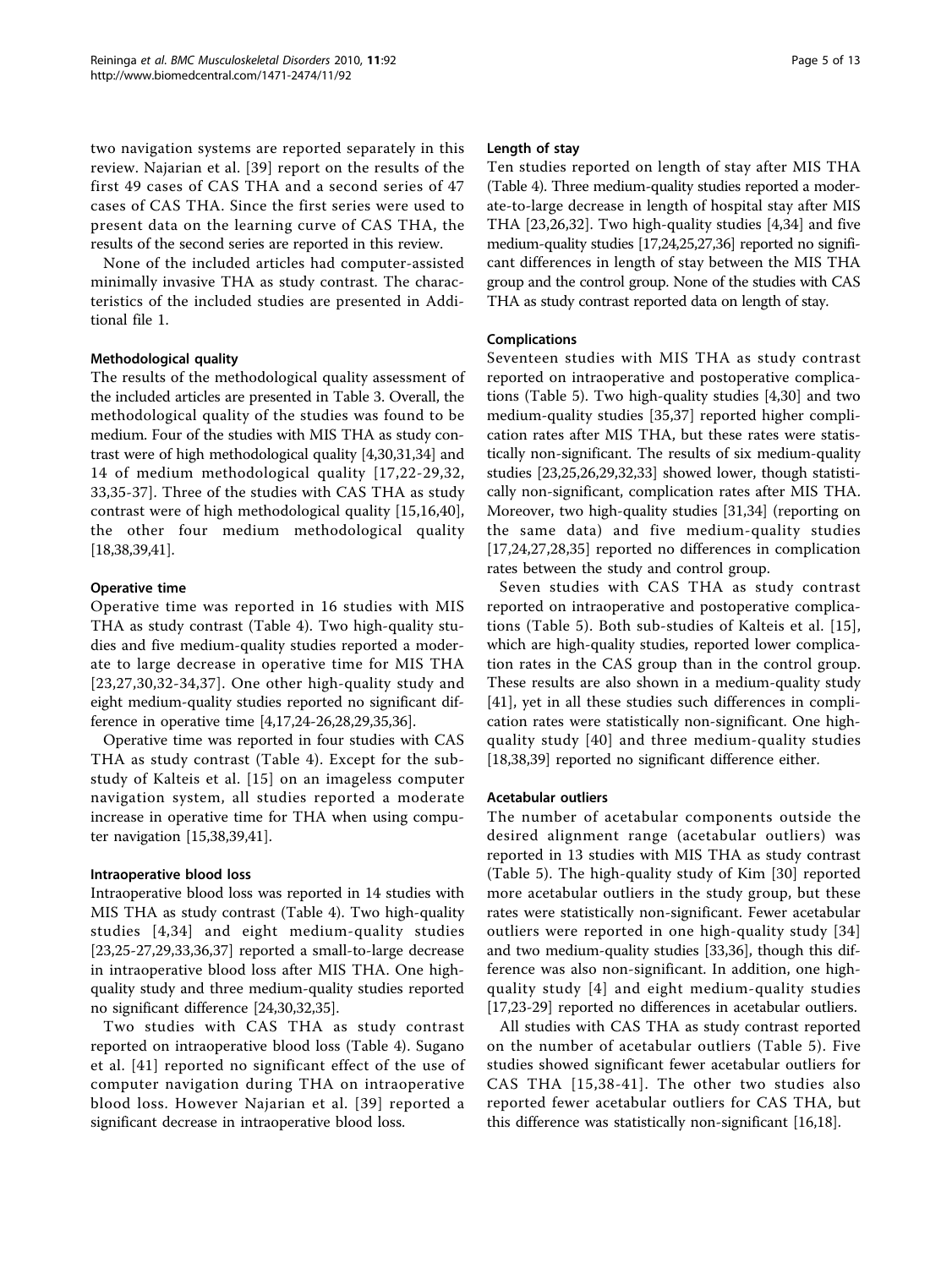|                              | Fulfilled validity criteria         |                           |                                  | <b>Unfulfilled</b><br>validity<br>criteria | Incomplete information<br>for validity assessment | Internal<br>validity<br>score | Methodological<br>quality |        |
|------------------------------|-------------------------------------|---------------------------|----------------------------------|--------------------------------------------|---------------------------------------------------|-------------------------------|---------------------------|--------|
| Study                        | <b>Selection</b><br>bias<br>(1,2,3) | Performance<br>bias $(5)$ | <b>Attrition</b><br>bias $(6,8)$ | <b>Detection</b><br>bias $(4,7)$           |                                                   |                               |                           |        |
| <b>MIS</b>                   |                                     |                           |                                  |                                            |                                                   |                               |                           |        |
| Lawlor et al. [31]           | 1,2,3                               | 5                         | 6                                | 4,7                                        | 8                                                 |                               | $\overline{7}$            | High   |
| Chimento<br>et al. [4]       | 1,2,3                               | 5                         | 6                                | 4,7                                        | 8                                                 |                               | 7                         | High   |
| Ogonda et al. [34]           | 1,2,3                               | 5                         | 6                                | 4,7                                        | 8                                                 |                               | $\overline{\phantom{a}}$  | High   |
| Kim [30]                     | 1,3                                 | 5                         | 6                                | 4,7                                        | 2,8                                               |                               | 6                         | High   |
| Bennett et al. [22]          | 3                                   | 5                         | 6                                | 4,7                                        | 8                                                 | 1,2                           | 5                         | Medium |
| Chung et al. [23]            | 3                                   | 5                         | 6                                | 4,7                                        | 1,2,8                                             | L,                            | 5                         | Medium |
| Khan et al. [29]             | 3                                   | 5                         | 6                                | 4,7                                        | 1,2,8                                             | $\overline{a}$                | 5                         | Medium |
| Dorr et al. [26]             | 3                                   | 5                         | 6                                | 4,7                                        | 8                                                 | 1,2                           | 5                         | Medium |
| Ciminiello<br>et al. [24]    | 3                                   | 5                         | 6                                | $\overline{7}$                             | 1,2,4,8                                           |                               | $\overline{4}$            | Medium |
| Dutka et al. [27]            | 3                                   | $\overline{a}$            | 6                                | 4,7                                        | 1,2,8                                             | 5                             | $\overline{4}$            | Medium |
| Hart et al. [28]             | 3                                   |                           | 6                                | 4,7                                        | 8                                                 | 1,2,5                         | $\overline{4}$            | Medium |
| Mazoochian<br>et al. [37]    | 3                                   | 5                         | Ĭ.                               | 4,7                                        | 8                                                 | 1,2,6                         | $\overline{4}$            | Medium |
| Rittmeister &<br>Peters [35] | 3                                   | 5                         | 6                                | $\overline{7}$                             | 1,2,4,8                                           | $\overline{\phantom{a}}$      | $\overline{4}$            | Medium |
| Speranza et al.<br>$[36]$    | 3                                   | 5                         | 6                                | $\overline{7}$                             | 4,8                                               | 1,2                           | $\overline{4}$            | Medium |
| DiGioia et al. [17]          | 3                                   | 5                         | $\overline{a}$                   | 4,7                                        | 1,2,8                                             | 6                             | $\overline{4}$            | Medium |
| De Beer et al. [25]          | 3                                   |                           | 6                                | $\overline{7}$                             | 1,2,4,8                                           | 5                             | 3                         | Medium |
| Levine et al. [32]           | 3                                   |                           | 6                                | $\overline{7}$                             | 1,2,4,5,8                                         |                               | 3                         | Medium |
| Nakamura<br>et al. [33]      | 3                                   |                           | 6                                | $\overline{7}$                             | 1,2,4,5,8                                         |                               | 3                         | Medium |
| CAS                          |                                     |                           |                                  |                                            |                                                   |                               |                           |        |
| Leenders et al.<br>$[16]$    | 1,2,3                               | 5                         | 6                                | 4,7                                        | 8                                                 |                               | $\overline{7}$            | High   |
| Parratte &<br>Argenson [40]  | 1,2,3                               | 5                         | 6                                | 4,7                                        | 8                                                 |                               | 7                         | High   |
| Kalteis et al. [15]          | 1,3                                 | 5                         | 6                                | 4,7                                        | 8                                                 | $\overline{2}$                | 6                         | High   |
| Kalteis et al. [38]          | 1,3                                 | 5                         | 6                                | 7                                          | 8                                                 | 2,4                           | 5                         | Medium |
| Sugano et al. [41]           | 3                                   | 5                         | 6                                | 4,7                                        | 1,2,8                                             |                               | 5                         | Medium |
| Najarian et al. [39]         | 3                                   | 5                         | 6                                | $\overline{7}$                             | 1,2,8                                             | $\overline{4}$                | $\overline{4}$            | Medium |
| Wixson &<br>MacDonald [18]   | 3                                   | 5                         | 6                                | $\overline{7}$                             | 1,2,8                                             | 4                             | $\overline{4}$            | Medium |

## <span id="page-5-0"></span>Table 3 Results of the methodological quality assessment\*

\* Methodological quality criteria are presented in Table 1.

## Physical functioning

In order to evaluate physical functioning after THA, several physician-based and self-reported questionnaires are in use. Furthermore, objective assessment of physical function can be done by means of gait analysis. In total, thirteen studies with MIS THA as study contrast reported on physical functioning outcome measures. None of the studies with CAS as study contrast assessed physical functioning of patients after THA.

## Physician-reported physical functioning

Ten studies with MIS THA as study contrast reported on physician-based physical functioning outcome measures (Table [6\)](#page-8-0). In these studies, two different outcome measures were used, namely the Harris Hip Score [[17,24](#page-11-0)-[27,34,36](#page-11-0),[37\]](#page-11-0) and the Merle d'Aubigné Hip Score [[28](#page-11-0),[33\]](#page-11-0). Six studies reported six weeks postoperatively follow-up data. One medium-quality study [\[27](#page-11-0)] reported significant improvements in physician-reported physical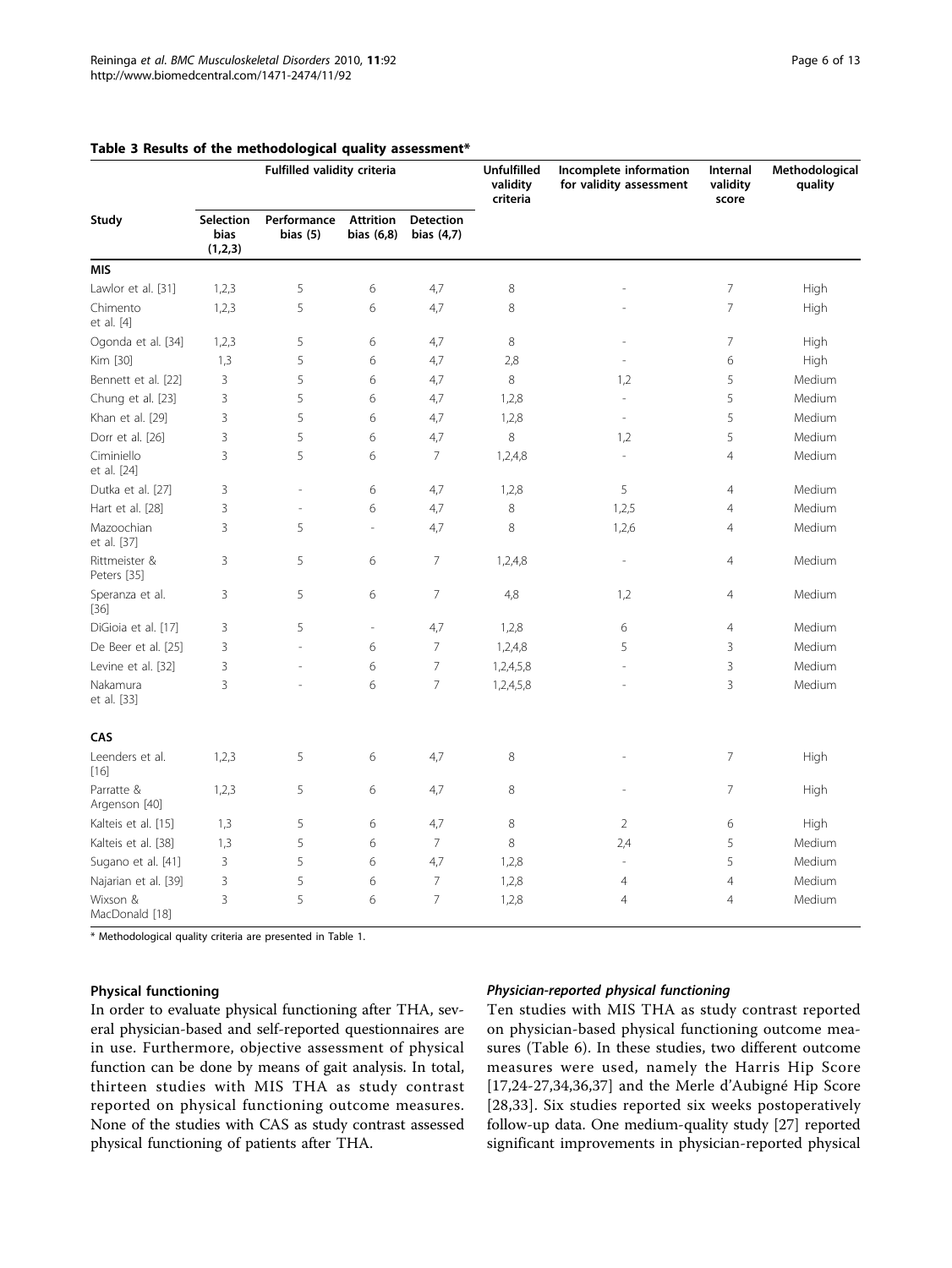|                                 |                        |                 | Operative time              | Intraoperative blood loss | Length of Stay           |
|---------------------------------|------------------------|-----------------|-----------------------------|---------------------------|--------------------------|
| Study                           | Methodological quality | No. of patients | SMD (95% CI)                | SMD (95% CI)              | SMD (95% CI)             |
| <b>MIS</b>                      |                        |                 |                             |                           |                          |
| Chimento et al. [4]             | High                   | 60              | $0.03$ ( $-0.48$ , $0.54$ ) | $-0.74$ $(-1.26, -0.21)$  | NE (NS)                  |
| Ogonda et al. [34]              | High                   | 219             | $-0.49$ $(-0.76, -0.22)$    | $-0.29$ $(-0.56, -0.03)$  | NE (NS)                  |
| Kim [30]                        | <b>High</b>            | 140             | NE (S. decrease)            | NE (NS)                   | <b>NR</b>                |
| Chung et al. [23]               | Medium                 | 120             | $-0.42$ $(-0.79, -0.06)$    | $-1.18$ $(-1.56, -0.79)$  | $-0.73$ $(-1.10, -0.36)$ |
| Khan et al. [29]                | Medium                 | 200             | $-0.01$ $(-0.29, 0.26)$     | $-0.84$ $(-1.13, -0.55)$  | <b>NR</b>                |
| Dorr et al. [26]                | Medium                 | 60              | $-0.32$ $(-0.83, 0.19)$     | $-0.41$ $(-0.92, 0.10)$   | $-0.53$ $(-1.03, -0.03)$ |
| Ciminiello et al. [24]          | Medium                 | 120             | NE (NS)                     | NE (NS)                   | NE (NS)                  |
| Dutka et al. [27]               | Medium                 | 120             | $-0.88$ $(-1.25, -0.50)$    | $-1.40$ $(-1.80, -1.00)$  | NE (NS)                  |
| Hart et al. [28]                | Medium                 | 120             | NE (NS)                     | <b>NR</b>                 | <b>NR</b>                |
| Mazoochian et al. [37]          | Medium                 | 52              | NE (S, decrease)            | NE (S, decrease)          | <b>NR</b>                |
| Rittmeister & Peters [35]       | Medium                 | 152             | NE (NS)                     | NE (NS)                   | <b>NR</b>                |
| Speranza et al. [36]            | Medium                 | 100             | NE (NS)                     | NE (S, decrease)          | NE (NS)                  |
| DiGioia et al. [17]             | Medium                 | 70              | NE (NS)                     | <b>NR</b>                 | NE (NS)                  |
| De Beer et al. [25]             | Medium                 | 60              | NE (NS)                     | $-0.77$ $(-1.30, -0.25)$  | NE (NS)                  |
| Levine et al. [32]              | Medium                 | 201             | NE (S, decrease)            | NE (NS)                   | NE (S, decrease)         |
| Nakamura et al. [33]            | Medium                 | 92              | $-0.85$ $(-1.28, -0.42)$    | $-0.42$ $(-0.84, -0.01)$  | <b>NR</b>                |
| CAS                             |                        |                 |                             |                           |                          |
| Kalteis et al. [15] (CT-based)  | High                   | 60              | NE (S, increase)            | <b>NR</b>                 | <b>NR</b>                |
| Kalteis et al. [15] (Imageless) | <b>High</b>            | 60              | NE (NS)                     | <b>NR</b>                 | <b>NR</b>                |
| Kalteis et al. [38]             | Medium                 | 45              | $0.45$ ( $-0.14$ , $1.04$ ) | <b>NR</b>                 | <b>NR</b>                |
| Sugano et al. [41]              | Medium                 | 180             | NE (S, increase)            | NE (NS)                   | <b>NR</b>                |
| Najarian et al. [39]            | Medium                 | 100             | NE (S, increase)            | NE (S, decrease)          | <b>NR</b>                |

#### <span id="page-6-0"></span>Table 4 Results of perioperative outcome measures\*

SMD = standardized mean difference; 95% CI = 95% confidence interval; NE = SMD not estimable; S = reported differences between groups were significant;

NS = reported differences between groups were not significant; NR = outcome measure not reported.

\* A negative SMD with 95% CI indicates a decrease in operative time, intraoperative blood loss and length of stay in favor of the study group.

functioning, and the other five studies (one high-quality and four medium-quality) reported no significant differences [\[24](#page-11-0)-[26,34,37](#page-11-0)]. Five studies reported three months postoperatively follow-up data. Three medium-quality studies [[17](#page-11-0),[28,37](#page-11-0)] reported significant improvement in physical functioning scores in favour of MIS THA, and two medium-quality studies [[27,36](#page-11-0)] showed no significant differences. Six medium-quality studies reported six months postoperatively follow-up data. Only one study [[17\]](#page-11-0) reported significant improvement in physical functioning scores six months after MIS THA when compared to conventional THA; the other five studies [[26-28,33,36\]](#page-11-0) showed no significant differences. Two medium-quality studies reported follow-up data at one year after THA [[17,28](#page-11-0)]. Neither study found significant differences in physical function.

## Patient-reported physical functioning

Five studies with MIS THA as study contrast reported on patient-reported physical functioning by means of two disease-specific outcome measures, namely the Western Ontario McMaster University Osteoarthritis Index (WOMAC) [\[29,34,36](#page-11-0),[37\]](#page-11-0) the Oxford Hip Score (OHS) [[25,34](#page-11-0)] (Table [6\)](#page-8-0). Two of these studies also reported on the physical component of the MOS 36-item Short Form Health Survey (SF-36) [\[29](#page-11-0)] and the Short Form-12 (SF-12) [[34](#page-11-0)], which are both generic questionnaires to assess health-related quality of life. Three studies reported six weeks postoperatively follow-up data. One high-quality study [[34\]](#page-11-0) and one medium-quality study [[25](#page-11-0)] reported no to small but non-significant improvements on patient-reported physical function. However, one medium-quality study [[37](#page-11-0)] reported significant effects on the WOMAC in favour of MIS THA. Three medium-quality studies reported follow-up data of three months after MIS THA [\[29](#page-11-0),[36,37](#page-11-0)]. Two of these studies reported significant effects on the WOMAC in favour of MIS THA [[29,37\]](#page-11-0) and no significant difference on the physical component scale of the SF-12 [[29\]](#page-11-0). Speranza et al. [[36](#page-11-0)] showed no difference on the WOMAC. One medium-quality study [[36\]](#page-11-0) reported no significant differences on the WOMAC six months after MIS THA. Another medium-quality study [[29](#page-11-0)] however reported significant differences on the WOMAC one year postoperatively.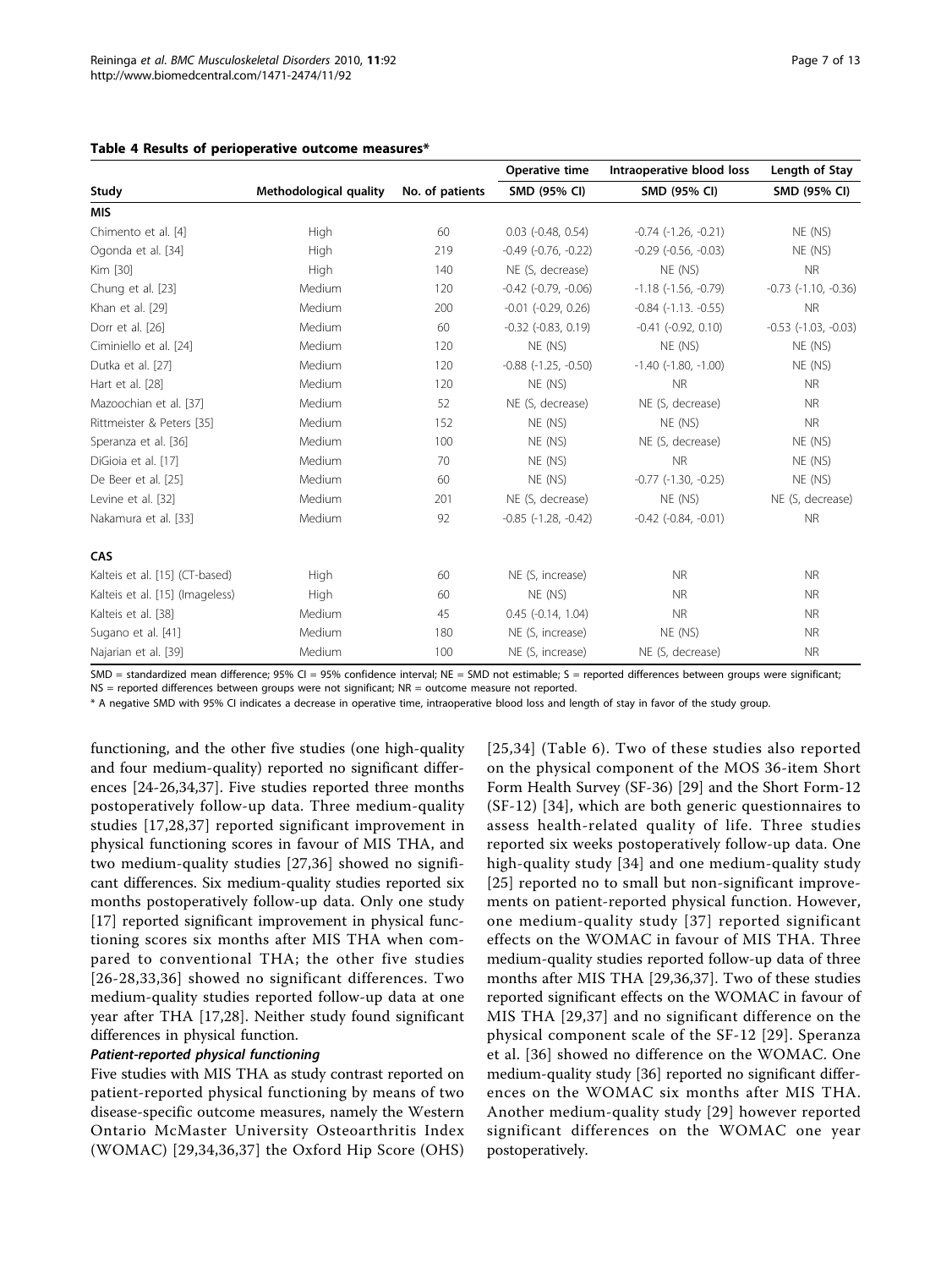|                                                 |                           |                | No. of complications |                       | No. of outliers |                |                       |  |
|-------------------------------------------------|---------------------------|----------------|----------------------|-----------------------|-----------------|----------------|-----------------------|--|
| Study                                           | Methodological<br>quality | Study group    | Control group        | OR (95% CI)           | Study group     | Control group  | OR (95% CI)           |  |
| <b>MIS</b>                                      |                           |                |                      |                       |                 |                |                       |  |
| Lawlor et al. $[31]$ <sup>†</sup>               | High                      | 3/109          | 4/110                | $0.75$ $(0.16, 3.43)$ |                 |                | <b>NR</b>             |  |
| Chimento et al.<br>$[4]$                        | High                      | 3/28           | 2/32                 | 1.80 (0.28, 11.64)    | $\mathbf 0$     | 0              |                       |  |
| Ogonda et al.<br>$\left[34\right]$ <sup>†</sup> | High                      | 3/109          | 6/110                | $0.75$ $(0.16, 3.43)$ | 16/105          | 19/109         | $0.85$ $(0.41, 1.76)$ |  |
| Kim [30]                                        | High                      | 3/70           | 2/70                 | 1.52 (0.25, 9.40)     | 13/70           | 11/70          | 1.22 (0.51, 2.95)     |  |
| Chung et al. [23]                               | Medium                    | 3/57           | 5/55                 | $0.58$ $(0.13, 2.54)$ | 0               | $\overline{0}$ |                       |  |
| Khan et al. [29]                                | Medium                    | 15/100         | 21/100               | $0.66$ $(0.32, 1.38)$ | 3/100           | 3/100          | 1.00 (0.20, 5.08)     |  |
| Dorr et al. [26]                                | Medium                    | 2/30           | 3/30                 | $0.64$ $(0.10, 4.15)$ | $\mathbf 0$     | 0              |                       |  |
| Ciminiello et al.<br>$[24]$                     | Medium                    | $\overline{0}$ | $\overline{0}$       | L,                    | $\Omega$        | $\overline{O}$ |                       |  |
| Dutka et al. [27]                               | Medium                    | 1/60           | 1/60                 | 1.00 (0.06, 16.37)    | $\mathbf{0}$    | $\circ$        |                       |  |
| Hart et al. [28]                                | Medium                    | 1/60           | 1/60                 | 1.00 (0.06, 16.37)    | $\overline{0}$  | $\Omega$       |                       |  |
| Mazoochian et al.<br>$[37]$                     | Medium                    | 4/26           | 3/26                 | 1.39 (0.28, 6.95)     |                 |                | <b>NR</b>             |  |
| Rittmeister &<br>Peters [35]                    | Medium                    | 7/76           | 6/76                 | 1.18 (0.38, 3.70)     |                 |                | <b>NR</b>             |  |
| Speranza et al.<br>$[36]$                       | Medium                    | 3/46           | 0/54                 | 8.77 (0.44, 174.38)   | 1/46            | 3/54           | $0.38$ $(0.04, 3.76)$ |  |
| DiGioia et al. [17]                             | Medium                    | $\overline{0}$ | $\overline{0}$       |                       | $\mathbf{0}$    | $\overline{0}$ |                       |  |
| De Beer et al. [25]                             | Medium                    | 1/30           | 2/30                 | 0.48 (0.04, 5.63)     | 0               | $\overline{0}$ |                       |  |
| Levine et al. [32]                              | Medium                    | 14/126         | 13/75                | $0.60$ $(0.26, 1.35)$ |                 |                | <b>NR</b>             |  |
| Nakamura et al.<br>$[33]$                       | Medium                    | 1/50           | 2/42                 | $0.41$ (0.04, 4.67)   | 4/50            | 5/42           | $0.64$ $(0.16, 2.57)$ |  |
| CAS                                             |                           |                |                      |                       |                 |                |                       |  |
| Leenders et al.<br>[16]                         | High                      |                |                      | <b>NR</b>             | 7/50            | 14/50          | $0.42$ $(0.15, 1.15)$ |  |
| Parratte &<br>Argenson [40]                     | High                      | $\mathbf 0$    | $\mathbf 0$          |                       | 6/30            | 17/30          | $0.19$ $(0.06, 0.60)$ |  |
| Kalteis et al. [15]<br>(CT-based)               | High                      | 0/30           | 1/30                 | $0.32$ $(0.01, 8.24)$ | 5/30            | 16/30          | $0.17$ (0.05, 0.58)   |  |
| Kalteis et al. [15]<br>(Imageless)              | High                      | 0/30           | 1/30                 | $0.32$ $(0.01, 8.24)$ | 2/30            | 16/30          | $0.06$ $(0.01, 0.31)$ |  |
| Kalteis et al. [38]                             | Medium                    | $\mathbf 0$    | $\mathbf{0}$         |                       | 2/23            | 11/22          | $0.10$ $(0.02, 0.51)$ |  |
| Sugano et al. [41]                              | Medium                    | 0/60           | 7/120                | $0.13$ $(0.01, 2.23)$ | 0/59            | 31/111         | $0.02$ $(0.00, 0.36)$ |  |
| Najarian et al. [39]                            | Medium                    | 2/47           | 2/53                 | 1.13 (0.15, 8.38)     | 6/47            | 18/53          | $0.28$ $(0.10, 0.80)$ |  |
| Wixson &<br>MacDonald [18]                      | Medium                    | 2/82           | 1/50                 | 1.23 (0.11, 13.87)    | 17/82           | 18/50          | $0.46$ $(0.21, 1.02)$ |  |

## <span id="page-7-0"></span>Table 5 Operative complications and acetabular outliers\*

No. = number; OR = Odds ratio; 95% CI = 95% confidence interval; NR = outcome measure not reported. <sup>†</sup> Articles report on the same study population. \* An OR below 1 with 95% CI indicates lower odds for complications and outliers in favor of the study group.

## Gait analysis

Four studies with MIS THA as study contrast reported gait analysis data to evaluate physical function after THA (Table [6](#page-8-0)). All four studies reported six weeks postoperatively follow-up data. Two high-quality studies [[31,34\]](#page-11-0) and two medium-quality studies [[22](#page-11-0),[26](#page-11-0)] reported no significant effect on gait function. Only one mediumquality study [\[26](#page-11-0)] reported on three months postoperatively follow-up data. They reported no significant effect on gait function three months after MIS THA. Furthermore, none of the studies reported on follow-up data of six months and one year postoperatively.

## Pain

Five studies with MIS THA as study contrast reported on pain (Table [7\)](#page-9-0). One study was of high quality [[30](#page-11-0)], the other four studies of medium quality [[17,27](#page-11-0),[28,33](#page-11-0)]. These studies used three different measures to assess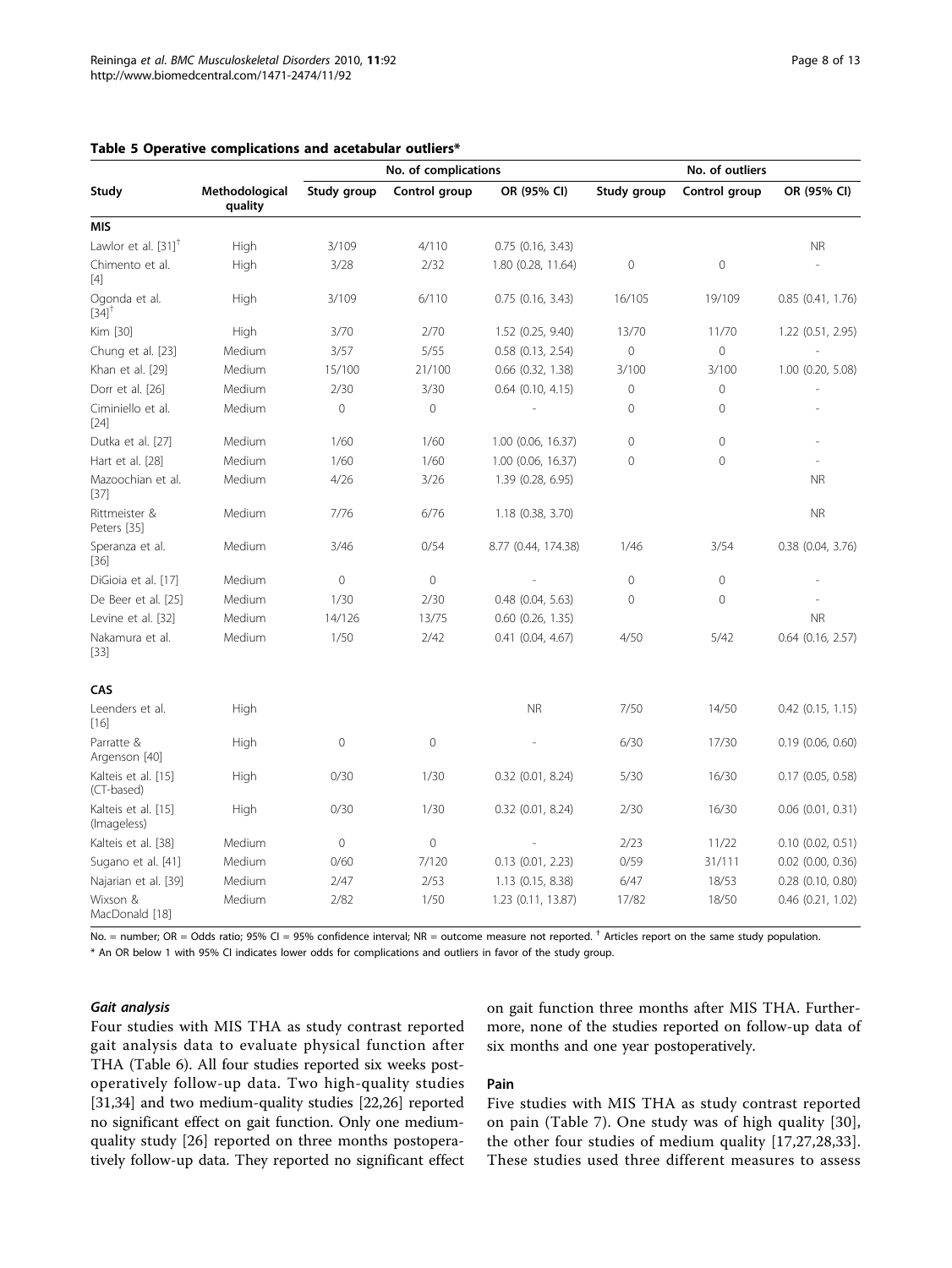|                                     |                        | Follow-up               |                       |                       |                        |  |  |
|-------------------------------------|------------------------|-------------------------|-----------------------|-----------------------|------------------------|--|--|
| Study                               | Methodological quality | 6 weeks                 | 3 months              | 6 months              | 1 year                 |  |  |
| Physician-reported                  |                        |                         |                       |                       |                        |  |  |
| Ogonda et al. [34] *                | High                   | $0.08$ (-0.18, 0.35)    | <b>NR</b>             | <b>NR</b>             | <b>NR</b>              |  |  |
| Dorr et al. [26] *                  | Medium                 | NE (NS)                 | <b>NR</b>             | NE (NS)               | <b>NR</b>              |  |  |
| Ciminiello et al. [24] *            | Medium                 | $0.26$ (-0.10, 0.62)    | <b>NR</b>             | <b>NR</b>             | <b>NR</b>              |  |  |
| Dutka et al. [27] *                 | Medium                 | NE $(S)$ <sup>a</sup>   | NE (NS)               | NE (NS)               | <b>NR</b>              |  |  |
| Speranza et al. [36] *              | Medium                 | <b>NR</b>               | NE (NS)               | NE (NS)               | <b>NR</b>              |  |  |
| Hart et al. $[28]$ <sup>†</sup>     | Medium                 | <b>NR</b>               | NE $(S)$ <sup>a</sup> | NE (NS)               | NE (NS)                |  |  |
| Mazoochian et al. [37] *            | Medium                 | NE (NS)                 | NE $(S)$ <sup>a</sup> | <b>NR</b>             | <b>NR</b>              |  |  |
| DiGioia et al. [17] *               | Medium                 | <b>NR</b>               | NE $(S)$ <sup>a</sup> | NE $(S)$ <sup>a</sup> | $NE$ (NS) <sup>a</sup> |  |  |
| De Beer et al. [25] *               | Medium                 | $0.40$ $(-0.11, 0.91)$  | <b>NR</b>             | <b>NR</b>             | <b>NR</b>              |  |  |
| Nakamura et al. [33] <sup>†</sup>   | Medium                 | <b>NR</b>               | <b>NR</b>             | NE (NS)               | <b>NR</b>              |  |  |
| Patient-reported                    |                        |                         |                       |                       |                        |  |  |
| Ogonda et al. [34] <sup>‡</sup>     | High                   | $0.03$ $(-0.23, 0.30)$  | <b>NR</b>             | <b>NR</b>             | <b>NR</b>              |  |  |
| Ogonda et al. [34] <sup>§</sup>     | High                   | $0.13$ (-0.13, 0.40)    | <b>NR</b>             | <b>NR</b>             | <b>NR</b>              |  |  |
| Ogonda et al. [34] **               | High                   | $0.01$ (-0.26, 0.27)    | <b>NR</b>             | <b>NR</b>             | <b>NR</b>              |  |  |
| Khan et al. $[29]$ <sup>#</sup>     | Medium                 | <b>NR</b>               | NE $(S)$ <sup>a</sup> | <b>NR</b>             | NE $(S)$ <sup>a</sup>  |  |  |
| Khan et al. $[29]^{++}$             | Medium                 | <b>NR</b>               | NE (NS)               | <b>NR</b>             | <b>NR</b>              |  |  |
| Mazoochian et al. [37] <sup>‡</sup> | Medium                 | NE $(S)$ <sup>a</sup>   | NE $(S)$ <sup>a</sup> | <b>NR</b>             | <b>NR</b>              |  |  |
| Speranza et al. [36] <sup>#</sup>   | Medium                 | <b>NR</b>               | NE (NS)               | NE (NS)               | <b>NR</b>              |  |  |
| De Beer et al. [25] <sup>§</sup>    | Medium                 | $0.24$ $(-0.27, 0.74)$  | <b>NR</b>             | <b>NR</b>             | <b>NR</b>              |  |  |
| Gait analysis <sup>b</sup>          |                        |                         |                       |                       |                        |  |  |
| Lawlor et al. [31]                  | High                   | $-0.10$ $(-0.37, 0.16)$ | <b>NR</b>             | <b>NR</b>             | <b>NR</b>              |  |  |
| Ogonda et al. [34]                  | High                   | $0.19$ (-0.07, 0.46)    | <b>NR</b>             | <b>NR</b>             | <b>NR</b>              |  |  |
| Bennet et al. [22]                  | Medium                 | NE (NS)                 | <b>NR</b>             | <b>NR</b>             | <b>NR</b>              |  |  |
| Dorr et al. [26]                    | Medium                 | NE (NS)                 | NE (NS)               | <b>NR</b>             | <b>NR</b>              |  |  |

#### <span id="page-8-0"></span>Table 6 Results of outcome measures to evaluate physical functioning after MIS THA\*

Scores are reported as SMD (95%CI). NE = SMD not estimable; S = reported differences between groups were significant; NS = reported differences between groups were not significant; NR = outcome measure not reported. \* sco  $\frac{5}{9}$  scores on the OHS; \*\* scores on the physical component of the SF-36; <sup>††</sup> scores on the physical component of the SF-12. <sup>a</sup> Improvement in score.<br><sup>b</sup> Gait velocity is used as outcome measure for gait analysis.

\* A positive SMD with 95% CI indicates better physical functioning in favor of the study group.

pain: a Visual Analogue Scale (VAS) [\[27,30\]](#page-11-0) for pain, the subscale of the Merle d'Aubigné Hip score [[28,33](#page-11-0)], and the pain subscale of the Harris Hip Score [[17\]](#page-11-0). Three studies reported six weeks postoperatively follow-up data, reporting a significant moderate decrease [[27\]](#page-11-0) and no significant effect [[28](#page-11-0),[30\]](#page-11-0) of MIS THA on pain. No significant differences in pain were reported at three months [[17](#page-11-0),[27](#page-11-0),[30](#page-11-0)], six months [[17](#page-11-0),[27](#page-11-0),[28](#page-11-0),[33](#page-11-0)] and one year [\[17,28,30\]](#page-11-0) postoperatively. None of the studies with CAS as study contrast reported on pain after THA.

### Best-evidence synthesis MIS THA

Compared to conventional THA, strong evidence was found for a decrease in operative time and operative blood loss after MIS THA. The evidence for a shorter length of stay was moderate. Strong evidence was also found for no difference in complication rates and position of the acetabular component. Moderate to strong

evidence was found for no difference in physical functioning six weeks and six months after surgery. The evidence of a positive effect of MIS THA on physical functioning three months postoperatively was conflicting, as was the evidence for less pain after MIS THA six weeks postoperatively. The evidence for no differences in pain levels three and six months after surgery was strong.

## CAS THA

Strong evidence was found for a positive effect of CAS THA on the position of the acetabular component. The evidence for a positive effect on operative blood loss was limited. Strong evidence was found for an increase in operative time and for no significant difference in complication rates after CAS THA.

## **Discussion**

We have reviewed the current literature evaluating the effectiveness of MIS, CAS and computer-assisted MIS for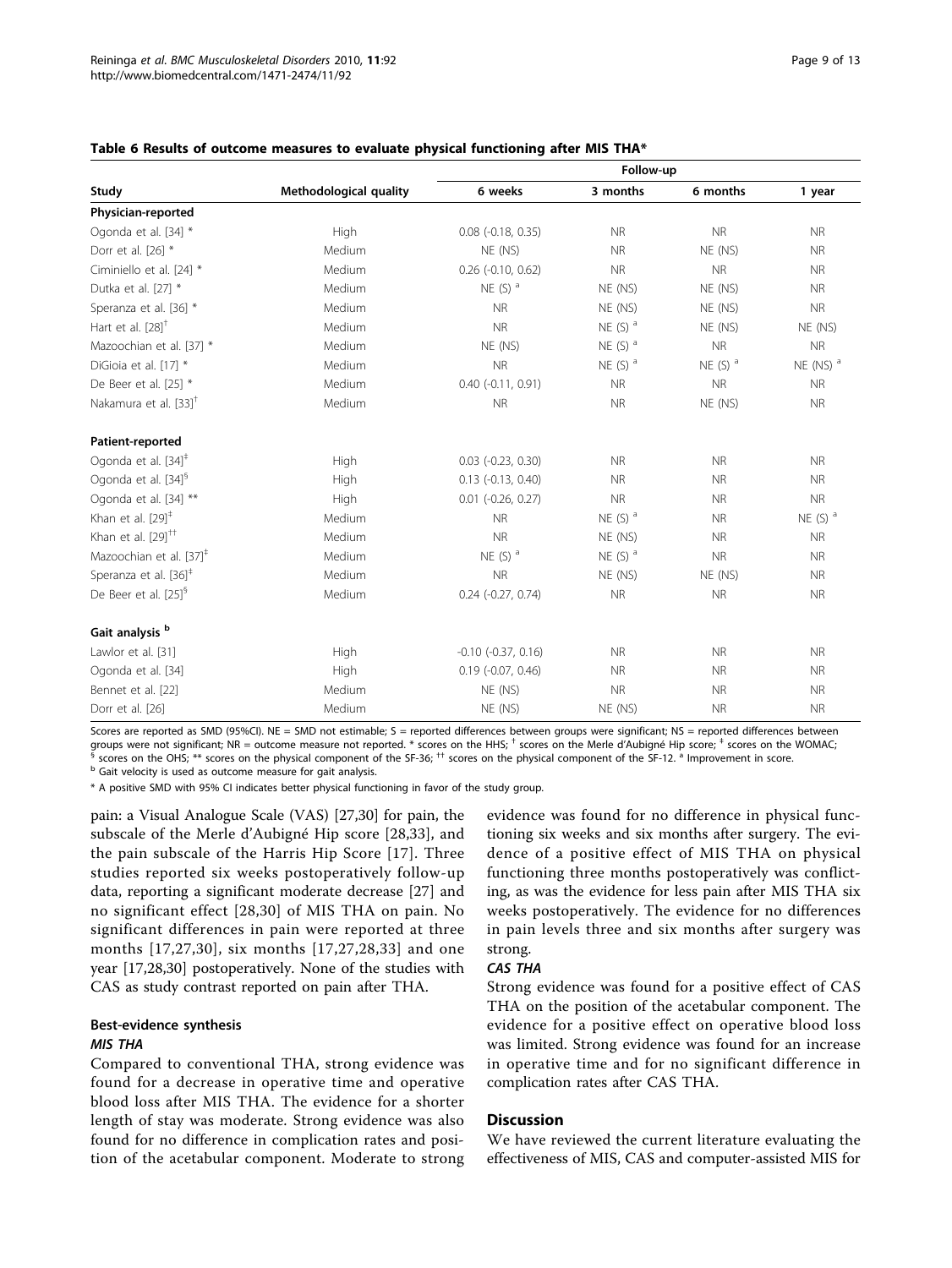|                                    |                        | Follow-up                |                         |                         |           |  |  |
|------------------------------------|------------------------|--------------------------|-------------------------|-------------------------|-----------|--|--|
| Study                              | Methodological quality | 6 weeks                  | 3 months                | 6 months                | year      |  |  |
| $Kim[30]*$                         | High                   | NE (NS)                  | NE (NS)                 | ΝR                      | NE (NS)   |  |  |
| Dutka et al. [27] *                | Medium                 | $-0.51$ $(-0.87, -0.15)$ | $-0.13$ $(-0.49, 0.23)$ | $-0.31$ $(-0.67, 0.05)$ | <b>NR</b> |  |  |
| Hart et al. $[28]^\dagger$         | Medium                 | NE (NS)                  | ΝR                      | NE (NS)                 | NE (NS)   |  |  |
| DiGioia et al. $[17]$ <sup>#</sup> | <b>Medium</b>          | <b>NR</b>                | NE (NS)                 | NE (NS)                 | NE (NS)   |  |  |
| Nakamura et al. [33] <sup>†</sup>  | <b>Medium</b>          | <b>NR</b>                | <b>NR</b>               | NE (NS)                 | <b>NR</b> |  |  |

<span id="page-9-0"></span>Table 7 Results of outcome measures to evaluate pain after THA.

Scores are reported as SMD (95%CI). NE = SMD not estimable; S = reported differences between groups were significant; NS = reported differences between groups were not significant; NR = outcome measure not reported. \* score on a VAS for pain; <sup>†</sup> score on the pain subscale of the Merle d'Aubigné Hip score; <sup>‡</sup> score on the pain subscale of the Merle d'Aubigné Hip score;

THA. The extensive literature search resulted in 18 articles with MIS THA as study contrast, and seven with CAS THA as study contrast, yet no study with computerassisted MIS for THA as study contrast was discovered. The results of this systematic review indicate that there were no significant differences in operative complications and acetabular component positioning between MIS THA and the conventional procedure. Furthermore, MIS THA resulted in a reduction in blood loss, operative time and reduced length of stay. The added value of MIS THA over the conventional procedure in terms of a faster functional recovery however remains to be proven. Computerassisted THA results in better positioning of the acetabular component. It may also have a positive effect on operative blood loss and complications despite an increased operative time.

Contrary to what proponents of MIS THA stated, this review showed that MIS THA had no effect on physical functioning, as measured by questionnaires as well as gait analysis. Since the main purported benefit of MIS THA is a decrease in the amount of soft-tissue (muscle) damage, it can be postulated that a difference in improvement of physical functioning and pain will only be seen in the early postoperative period. Only eight studies reported data on physical functioning at six weeks postoperatively [[22,24-27,31,34,37](#page-11-0)]. Six of these studies assessed physical functioning by means of either surgeon-reported or patient-reported questionnaires [[24-27,34,37\]](#page-11-0). Although these are shown to be useful for detecting changes in physical functioning over time in patients with osteoarthritis of the hip and after THA [[42,43](#page-12-0)], it is arguable whether these questionnaires are sensitive enough to detect subtle differences in improvement of physical functioning after conventional or MIS THA. A possible solution for this problem is to measure physical functioning objectively by means of quantitative gait analysis. However, only four studies assessed physical functioning using gait analysis [[22](#page-11-0),[26,31,34\]](#page-11-0). Quantitative gait analysis has been used for numerous applications and has provided insights into functional characteristics not identifiable by clinical exam or other methods. Several studies have compared two surgical

techniques for THA, attempting to identify differences in functional outcome [\[44-46](#page-12-0)]. The studies that used gait analysis [[44](#page-12-0),[46](#page-12-0)] revealed differences between the surgical approaches, while this result failed to be identified by means of a questionnaire [\[45](#page-12-0)].

The results for CAS THA demonstrate an increase in operative time and limited evidence for a decrease in operative blood loss, but CAS THA had no effect on operative complication rates. Additionally, the use of CAS during THA had a positive effect on the outliers of the acetabular component position outside the desired range. These results justify use of computer navigation during THA. With improved surgery patients should benefit from having lower morbidity rates, better functional outcome and greater longevity of implants [\[12\]](#page-11-0). Wines and McNicol [[47](#page-12-0)] showed that during conventional THA it is technically difficult to achieve an accurate alignment of the acetabular component intraoperatively. As judged by postoperative CT scans, surgeons' intraoperative estimates of acetabular component positioning were inside the desired range in less than two-thirds of the cases. Since accurate component positioning benefits the longevity of the implanted prosthesis, CAS can help achieve this goal. However, broader application of computer navigation systems is still hindered by increased operative times, partly due to the complexity of the systems and the accompanying financial costs.

Despite efforts to get an ample overview of the available literature on MIS and CAS for THA, no articles with computer-assisted MIS for THA as study contrast were discovered. Some of the studies included compared computer-assisted MIS for THA with either MIS THA [[18](#page-11-0),[39](#page-11-0)] or CAS THA [[17,26\]](#page-11-0). Their results are in line with the other studies included in this review that compared MIS THA or CAS THA with a conventional approach. Still, an additive effect of the combination of MIS and CAS for THA needs to be established.

Some critical remarks can be made on the included studies. First, a wide variety of surgical approaches was used in them. We chose to analyse all surgical approaches together, since the aim of this systematic review was to assess the effectiveness of minimally invasive THA, but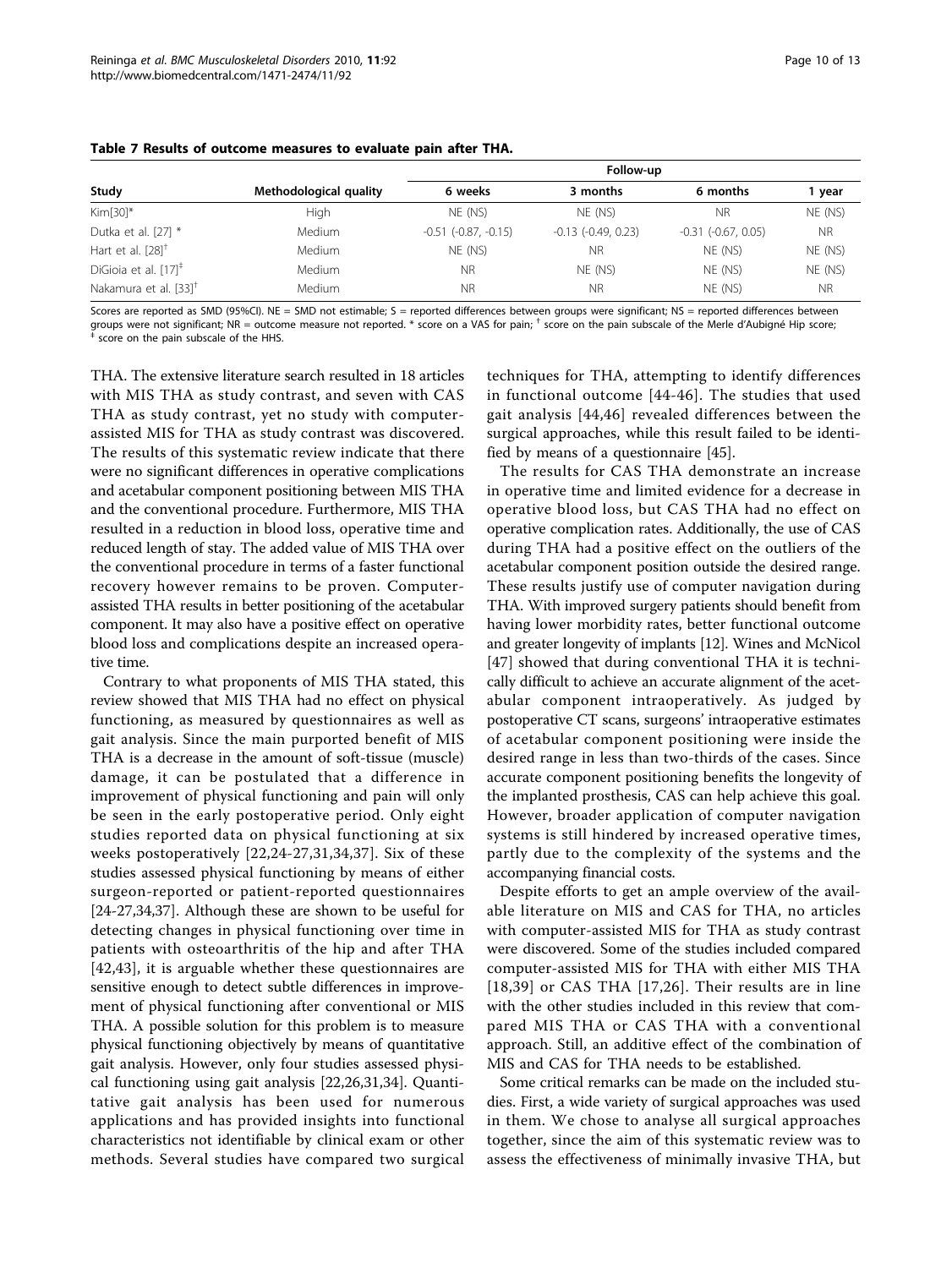<span id="page-10-0"></span>not of any specific minimally invasive THA approach. Second, the surgical approaches were too heterogeneous and often poorly described to perform subgroup analyses. Studies on image-based and imageless navigation systems were also analysed together, since research has shown that imageless navigation is as reliable as image-based navigation for positioning the acetabular component [[15\]](#page-11-0). Third, the studies included in this review use a variety of definitions of 'minimally invasive THA' or 'mini-incision THA'. The term 'minimally invasive' is clearly open to interpretation. There are patent differences between using an alternate surgical approach intended to gain access to the hip joint through less soft-tissue dissection and using intermuscular planes, and performing the conventional procedure through a smaller skin incision. In the literature, studies use the term 'mini-incision' while, according to the description of the surgical technique, it is a minimally invasive technique which has been used. Conversely, the term 'minimally invasive' is also used in the literature to indicate what appears to be a mini-incision technique. Fourth, the used definitions for the desired range of acetabular component angle varied enormously in the published results of MIS THA and CAS THA. The majority of the studies use the safe zone recommended by Lewin-nek et al [\[10\]](#page-11-0), including an abduction angle of  $40 \pm 10^{\circ}$ and an anteversion angle of  $15 \pm 10^{\circ}$ . Some studies reported slightly different operation goals, depending on the surgical approach used. The operation goal was nonetheless always the same in the study group and the control group. Finally, not all studies reported the experience of the surgeons with the specific surgical technique. The introduction of a new surgical technique is often accompanied by a learning curve, associated with a temporary increase of adverse events [[48](#page-12-0)]. To make an objective comparison between conventional technique and a minimally invasive or computer-assisted technique for THA, it is crucial to exclude the cases that are operated on during the time span of the learning curve for the new surgical technique.

Some limitations of this review and its conclusions need to be addressed. In this systematic review, a highly sensitive comprehensive search was conducted following the recommendations of the Cochrane collaboration in order to identify articles of interest. For practical reasons though, only studies published in English, Dutch or German were included in the final review, which might have led to selection bias. Additionally, in order to get a broad overview of all the literature on MIS, CAS and computer-assisted MIS for THA, we chose to include not only RCTs but also CCTs. Shrier et al. [\[49\]](#page-12-0) stated that including studies other than RCTs may provide important additional information, thereby improving inference of the results. Moreover, Poolman et al. [\[50](#page-12-0)] suggested that readers should not assume that studies labelled as Level I are of a high reporting quality, or of a better reporting quality than Level II studies. This was also seen in the present review; some CCTs were of a higher methodological quality than several of the included RCTs. Of the studies included, only six were considered of high quality. None of the studies conducted their analyses following the intention-to-treat principle. Furthermore, several RCTs failed to report on the methods of randomisation and treatment allocation. Since several studies failed to report sufficient data to calculate SMDs, it was not possible to conduct a meta-analysis (quantitative statistics). We therefore used qualitative levels of evidence to summarize the results. Use of a best-evidence synthesis is a next best solution and is a transparent method commonly applied when statistical pooling is not feasible or clinically viable [[20](#page-11-0)].

## Conclusions

The results of this systematic review indicate that MIS THA is a safe surgical procedure, without increases in operative time, blood loss, operative complications and component positioning when compared to the conventional procedure. However, the surplus value of MIS THA over the conventional procedure in terms of a faster functional recovery remains to be proven. The results of this review also indicate that computer-assisted THA, despite an increased operative time, may have a positive effect on operative blood loss and complications. More importantly, the use of CAS during THA results in better positioning of the acetabular component of the prosthesis. Since minimally invasive THA and the use of computer navigation are becoming increasingly popular in orthopaedics, combining 'the best of both worlds' would be a sensible next step to take. With respect to future research, well-designed studies on MIS THA, CAS THA and especially computer-assisted MIS THA are needed, in which the used definitions, surgical technique, study population, outcome measures and study end-points are adequately described.

[Additional file 1: S](http://www.biomedcentral.com/content/supplementary/1471-2474-11-92-S1.PDF)tudy characteristics. Characteristics of the included studies

#### Acknowledgements

We express our gratitude to Truus van Ittersum for her contribution to the literature search strategy. This research was made possible by a grant from ZonMw, The Netherlands organization for health research and development (Grant no. 94527001).

#### Author details

<sup>1</sup>Department of Orthopaedics, University Medical Center Groningen University of Groningen, The Netherlands. <sup>2</sup> Center for Human Movement Sciences, University Medical Center Groningen, University of Groningen, The Netherlands. <sup>3</sup>Department of Health Sciences, University Medical Center Groningen, University of Groningen, The Netherlands.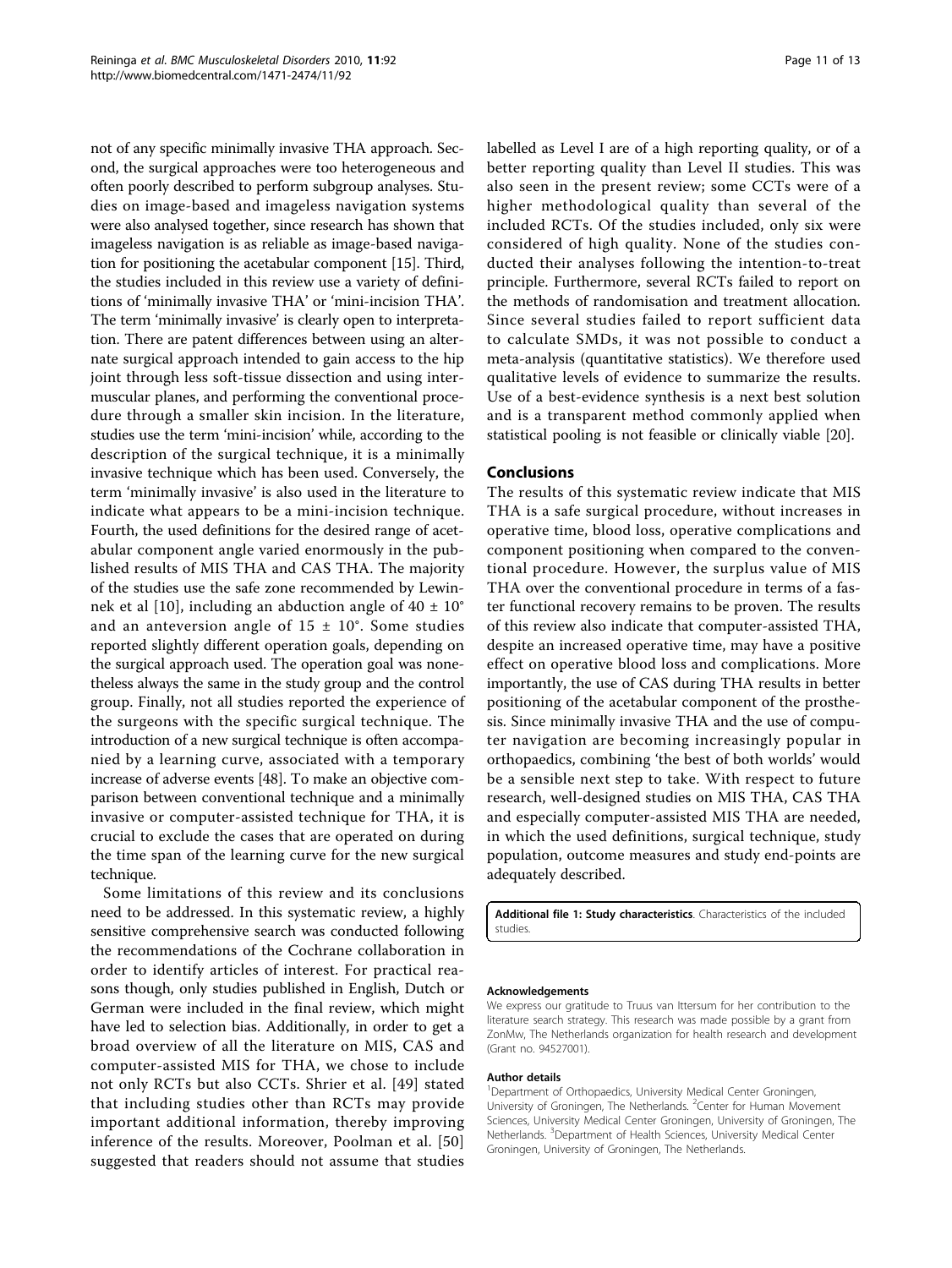#### <span id="page-11-0"></span>Authors' contributions

IHFR co-coordinated the review, contributed to the literature search, and performed the data extraction, statistical analyses and drafting of the manuscript. BPH contributed to the literature search, data extraction and drafting of the manuscript. MS and WZ participated in the study design and have been involved in, together with SKB, JWG, ALB and RW, critically revising the manuscript. All authors read and approved of the final manuscript.

#### Competing interests

The authors declare that they have no competing interests.

Received: 18 November 2009 Accepted: 17 May 2010 Published: 17 May 2010

#### References

- 1. Callaghan JJ, Albright JC, Goetz DD, Olejniczak JP, Johnston RC: [Charnley](http://www.ncbi.nlm.nih.gov/pubmed/10761939?dopt=Abstract) [total hip arthroplasty with cement. Minimum twenty-five-year follow-up.](http://www.ncbi.nlm.nih.gov/pubmed/10761939?dopt=Abstract) J Bone Joint Surg Am 2000, 82:487-497.
- 2. Havelin LI, Engesaeter LB, Espehaug B, Furnes O, Lie SA, Vollset SE: [The](http://www.ncbi.nlm.nih.gov/pubmed/11028881?dopt=Abstract) [Norwegian Arthroplasty Register: 11 years and 73,000 arthroplasties.](http://www.ncbi.nlm.nih.gov/pubmed/11028881?dopt=Abstract) Acta Orthop Scand 2000, 71:337-353.
- 3. Learmonth ID, Young C, Rorabeck C: [The operation of the century: total](http://www.ncbi.nlm.nih.gov/pubmed/17964352?dopt=Abstract) [hip replacement.](http://www.ncbi.nlm.nih.gov/pubmed/17964352?dopt=Abstract) Lancet 2007, 370:1508-1519.
- Chimento GF, Pavone V, Sharrock N, Kahn B, Cahill J, Sculco TP: [Minimally](http://www.ncbi.nlm.nih.gov/pubmed/15902851?dopt=Abstract) [invasive total hip arthroplasty: a prospective randomized study.](http://www.ncbi.nlm.nih.gov/pubmed/15902851?dopt=Abstract) J Arthroplasty 2005, 20:139-144.
- Howell JR, Masri BA, Duncan CP: [Minimally invasive versus standard](http://www.ncbi.nlm.nih.gov/pubmed/15062701?dopt=Abstract) [incision anterolateral hip replacement: a comparative study.](http://www.ncbi.nlm.nih.gov/pubmed/15062701?dopt=Abstract) Orthop Clin North Am 2004, 35:153-162.
- Callaghan J: Skeptical perspectives on minimally invasive total hip arthroplasty. J Bone Joint Surg Am 2006, 85 A:2242-2243.
- 7. Pagnano MW, Leone J, Lewallen DG, Hanssen AD: [Two-incision THA had](http://www.ncbi.nlm.nih.gov/pubmed/16330989?dopt=Abstract) [modest outcomes and some substantial complications.](http://www.ncbi.nlm.nih.gov/pubmed/16330989?dopt=Abstract) Clin Orthop Relat Res 2005, 441:86-90.
- Woolson ST, Mow CS, Syquia JF, Lannin JV, Schurman DJ: [Comparison of](http://www.ncbi.nlm.nih.gov/pubmed/15252080?dopt=Abstract) [primary total hip replacements performed with a standard incision or a](http://www.ncbi.nlm.nih.gov/pubmed/15252080?dopt=Abstract) [mini-incision.](http://www.ncbi.nlm.nih.gov/pubmed/15252080?dopt=Abstract) J Bone Joint Surg Am 2004, 86-A:1353-1358.
- 9. Kennedy JG, Rogers WB, Soffe KE, Sullivan RJ, Griffen DG, Sheehan LJ: [Effect](http://www.ncbi.nlm.nih.gov/pubmed/9726318?dopt=Abstract) [of acetabular component orientation on recurrent dislocation, pelvic](http://www.ncbi.nlm.nih.gov/pubmed/9726318?dopt=Abstract) [osteolysis, polyethylene wear, and component migration.](http://www.ncbi.nlm.nih.gov/pubmed/9726318?dopt=Abstract) J Arthroplasty 1998, 13:530-534.
- 10. Lewinnek GE, Lewis JL, Tarr R, Compere CL, Zimmerman JR: [Dislocations](http://www.ncbi.nlm.nih.gov/pubmed/641088?dopt=Abstract) [after total hip-replacement arthroplasties.](http://www.ncbi.nlm.nih.gov/pubmed/641088?dopt=Abstract) J Bone Joint Surg Am 1978, 60:217-220.
- 11. Kelley TC, Swank ML: [Role of navigation in total hip arthroplasty.](http://www.ncbi.nlm.nih.gov/pubmed/19182044?dopt=Abstract) J Bone Joint Surg Am 2009, 91(Suppl 1):153-158.
- 12. Sikorski JM, Chauhan S: [Computer-assisted orthopaedic surgery: do we](http://www.ncbi.nlm.nih.gov/pubmed/12729101?dopt=Abstract) [need CAOS?](http://www.ncbi.nlm.nih.gov/pubmed/12729101?dopt=Abstract) J Bone Joint Surg Br 2003, 85:319-323.
- 13. Hafez M, Seel M, Jaramaz B, DiGioia A III: Navigation in Minimally Invasive Total Knee Arthroplasty and Total Hip Arthroplasty. Oper Tech Orthop 2006, 16:207-210.
- 14. DiGioia AM, Jaramaz B, Blackwell M, Simon DA, Morgan F, Moody JE, Nikou C, Colgan BD, Aston CA, Labarca RS, et al: The Otto Aufranc Award. Image guided navigation system to measure intraoperatively acetabular implant alignment. Clin Orthop Relat Res 1998, 8-22.
- 15. Kalteis T, Handel M, Bathis H, Perlick L, Tingart M, Grifka J: [Imageless](http://www.ncbi.nlm.nih.gov/pubmed/16434517?dopt=Abstract) [navigation for insertion of the acetabular component in total hip](http://www.ncbi.nlm.nih.gov/pubmed/16434517?dopt=Abstract) [arthroplasty: is it as accurate as CT-based navigation?](http://www.ncbi.nlm.nih.gov/pubmed/16434517?dopt=Abstract) J Bone Joint Surg Br 2006, 88:163-167.
- 16. Leenders T, Vandevelde D, Mahieu G, Nuyts R: [Reduction in variability of](http://www.ncbi.nlm.nih.gov/pubmed/12112719?dopt=Abstract) [acetabular cup abduction using computer assisted surgery: a](http://www.ncbi.nlm.nih.gov/pubmed/12112719?dopt=Abstract) [prospective and randomized study.](http://www.ncbi.nlm.nih.gov/pubmed/12112719?dopt=Abstract) Comput Aided Surg 2002, 7:99-106.
- 17. DiGioia AM III, Plakseychuk AY, Levison TJ, Jaramaz B: [Mini-incision](http://www.ncbi.nlm.nih.gov/pubmed/12629599?dopt=Abstract) [technique for total hip arthroplasty with navigation.](http://www.ncbi.nlm.nih.gov/pubmed/12629599?dopt=Abstract) J Arthroplasty 2003, 18:123-128.
- 18. Wixson RL, MacDonald MA: [Total hip arthroplasty through a minimal](http://www.ncbi.nlm.nih.gov/pubmed/16214003?dopt=Abstract) [posterior approach using imageless computer-assisted hip navigation.](http://www.ncbi.nlm.nih.gov/pubmed/16214003?dopt=Abstract) J Arthroplasty 2005, 20:51-56.
- 19. Bellamy N, Kirwan J, Boers M, Brooks P, Strand V, Tugwell P, Altman R, Brandt K, Dougados M, Lequesne M: [Recommendations for a core set of](http://www.ncbi.nlm.nih.gov/pubmed/9101522?dopt=Abstract)

[outcome measures for future phase III clinical trials in knee, hip, and](http://www.ncbi.nlm.nih.gov/pubmed/9101522?dopt=Abstract) [hand osteoarthritis. Consensus development at OMERACT III.](http://www.ncbi.nlm.nih.gov/pubmed/9101522?dopt=Abstract) J Rheumatol 1997, 24:799-802.

- 20. van Tulder M, Furlan A, Bombardier C, Bouter L: [Updated method](http://www.ncbi.nlm.nih.gov/pubmed/12811274?dopt=Abstract) [guidelines for systematic reviews in the cochrane collaboration back](http://www.ncbi.nlm.nih.gov/pubmed/12811274?dopt=Abstract) [review group.](http://www.ncbi.nlm.nih.gov/pubmed/12811274?dopt=Abstract) Spine 2003, 28:1290-1299.
- 21. Cohen J: Statistical Power Analysis for the Behavioral Sciences Hillsdale (NJ): Lawrence Erlbaum Associates 1988.
- 22. Bennett D, Ogonda L, Elliott D, Humphreys L, Beverland DE: Comparison of gait kinematics in patients receiving minimally invasive and traditional hip replacement surgery: a prospective blinded study. Gait & Posture 2006, 23:374-382.
- 23. Chung WK, Liu D, Foo LS: Mini-incision total hip replacement-surgical technique and early results. J Orthop Surg 2004, 12:19-24.
- 24. Ciminiello M, Parvizi J, Sharkey PF, Eslampour A, Rothman RH: [Total hip](http://www.ncbi.nlm.nih.gov/pubmed/16781398?dopt=Abstract) [arthroplasty: is small incision better?](http://www.ncbi.nlm.nih.gov/pubmed/16781398?dopt=Abstract) J Arthroplasty 2006, 21:484-488.
- 25. de Beer J, Petruccelli D, Zalzal P, Winemaker MJ: [Single-incision, minimally](http://www.ncbi.nlm.nih.gov/pubmed/15586328?dopt=Abstract) [invasive total hip arthroplasty: length doesn](http://www.ncbi.nlm.nih.gov/pubmed/15586328?dopt=Abstract)'t matter. J Arthroplasty 2004, 19:945-950.
- 26. Dorr LD, Maheshwari AV, Long WT, Wan Z, Sirianni LE: [Early pain relief and](http://www.ncbi.nlm.nih.gov/pubmed/17545416?dopt=Abstract) [function after posterior minimally invasive and conventional total hip](http://www.ncbi.nlm.nih.gov/pubmed/17545416?dopt=Abstract) [arthroplasty: A prospective, randomized, blinded study.](http://www.ncbi.nlm.nih.gov/pubmed/17545416?dopt=Abstract) J Bone Joint Surg Am 2007, 89:1153-1160.
- 27. Dutka J, Sosin P, Libura M, Skowronek P: Total hip arthroplasty through a minimally invasive lateral approach–our experience and early results. Ortop Traumatol Rehab 2007, 9:39-45.
- 28. Hart R, Stipcak V, Janecek M, Visna P: [Component position following total](http://www.ncbi.nlm.nih.gov/pubmed/15792209?dopt=Abstract) [hip arthroplasty through a miniinvasive posterolateral approach.](http://www.ncbi.nlm.nih.gov/pubmed/15792209?dopt=Abstract) Acta Orthop Belg 2005, 71:60-64.
- 29. Khan RJ, Fick D, Khoo P, Yao F, Nivbrant B, Wood D: [Less invasive total hip](http://www.ncbi.nlm.nih.gov/pubmed/17027549?dopt=Abstract) [arthroplasty: description of a new technique.](http://www.ncbi.nlm.nih.gov/pubmed/17027549?dopt=Abstract) J Arthroplasty 2006, 21:1038-1046.
- 30. Kim YH: [Comparison of primary total hip arthroplasties performed with a](http://www.ncbi.nlm.nih.gov/pubmed/17162166?dopt=Abstract) [minimally invasive technique or a standard technique: a prospective](http://www.ncbi.nlm.nih.gov/pubmed/17162166?dopt=Abstract) [and randomized study.](http://www.ncbi.nlm.nih.gov/pubmed/17162166?dopt=Abstract) J Arthroplasty 2006, 21:1092-1098.
- 31. Lawlor M, Humphreys P, Morrow E, Ogonda L, Bennett D, Elliott D, Beverland D: [Comparison of early postoperative functional levels](http://www.ncbi.nlm.nih.gov/pubmed/16119401?dopt=Abstract) [following total hip replacement using minimally invasive versus](http://www.ncbi.nlm.nih.gov/pubmed/16119401?dopt=Abstract) [standard incisions. A prospective randomized blinded trial.](http://www.ncbi.nlm.nih.gov/pubmed/16119401?dopt=Abstract) Clin Rehabil 2005, 19:465-474.
- 32. Levine MJ, West K, Michelson J, Manner P: Retrospective Comparison of Two-Incision Total Hip Arthroplasty with a Standard Direct Lateral Approach: A Single Surgeon's Experience. Semin Arthroplasty 2007, 18:268-271.
- 33. Nakamura T, Tomoda K, Tsukano M, Yamamura Y, Baba S: Gustatory sweating due to autonomic neuropathy in a patient with amyloidosis secondary to rheumatoid arthritis. Mod Rheumatol 2004, 14:498-501.
- 34. Ogonda L, Wilson R, Archbold P, Lawlor M, Humphreys P, O'Brien S, Beverland D: [A minimal-incision technique in total hip arthroplasty does](http://www.ncbi.nlm.nih.gov/pubmed/15805196?dopt=Abstract) [not improve early postoperative outcomes: A prospective, randomized,](http://www.ncbi.nlm.nih.gov/pubmed/15805196?dopt=Abstract) [controlled trial.](http://www.ncbi.nlm.nih.gov/pubmed/15805196?dopt=Abstract) J Bone Joint Surg Am 2005, 87:701-710.
- 35. Rittmeister M, Peters A: [Comparison of total hip arthroplasty via a](http://www.ncbi.nlm.nih.gov/pubmed/16688429?dopt=Abstract) [posterior mini-incision versus a classic anterolateral approach.](http://www.ncbi.nlm.nih.gov/pubmed/16688429?dopt=Abstract) Orthopade 2006, 35:716-722.
- 36. Speranza A, Iorio R, Ferretti M, D'Arrigo C, Ferretti A: [A lateral minimal](http://www.ncbi.nlm.nih.gov/pubmed/19197836?dopt=Abstract)[incision technique in total hip replacement: A prospective, randomized,](http://www.ncbi.nlm.nih.gov/pubmed/19197836?dopt=Abstract) [controlled trial.](http://www.ncbi.nlm.nih.gov/pubmed/19197836?dopt=Abstract) HIP Int 2007, 17:4-8.
- 37. Mazoochian F, Weber P, Schramm S, Utzschneider S, Fottner A, Jansson V: [Minimally invasive total hip arthroplasty: a randomized controlled](http://www.ncbi.nlm.nih.gov/pubmed/19424709?dopt=Abstract) [prospective trial.](http://www.ncbi.nlm.nih.gov/pubmed/19424709?dopt=Abstract) Arch Orthop Trauma Surg 2009
- 38. Kalteis T, Handel M, Herold T, Perlick L, Baethis H, Grifka J: [Greater accuracy](http://www.ncbi.nlm.nih.gov/pubmed/16082540?dopt=Abstract) [in positioning of the acetabular cup by using an image-free navigation](http://www.ncbi.nlm.nih.gov/pubmed/16082540?dopt=Abstract) [system.](http://www.ncbi.nlm.nih.gov/pubmed/16082540?dopt=Abstract) Int Orthop 2005, 29:272-276.
- 39. Najarian BC, Kilgore JE, Markel DC: [Evaluation of component positioning](http://www.ncbi.nlm.nih.gov/pubmed/18534411?dopt=Abstract) [in primary total hip arthroplasty using an imageless navigation device](http://www.ncbi.nlm.nih.gov/pubmed/18534411?dopt=Abstract) [compared with traditional methods.](http://www.ncbi.nlm.nih.gov/pubmed/18534411?dopt=Abstract) J Arthroplasty 2009, 24:15-21.
- 40. Parratte S, Argenson JN: [Validation and usefulness of a computer-assisted](http://www.ncbi.nlm.nih.gov/pubmed/17332097?dopt=Abstract) [cup-positioning system in total hip arthroplasty. A prospective,](http://www.ncbi.nlm.nih.gov/pubmed/17332097?dopt=Abstract) [randomized, controlled study.](http://www.ncbi.nlm.nih.gov/pubmed/17332097?dopt=Abstract) J Bone Joint Surg Am 2007, 89:494-499.
- 41. Sugano N, Nishii T, Miki H, Yoshikawa H, Sato Y, Tamura S: [Mid-term results](http://www.ncbi.nlm.nih.gov/pubmed/17463111?dopt=Abstract) [of cementless total hip replacement using a ceramic-on-ceramic bearing](http://www.ncbi.nlm.nih.gov/pubmed/17463111?dopt=Abstract)